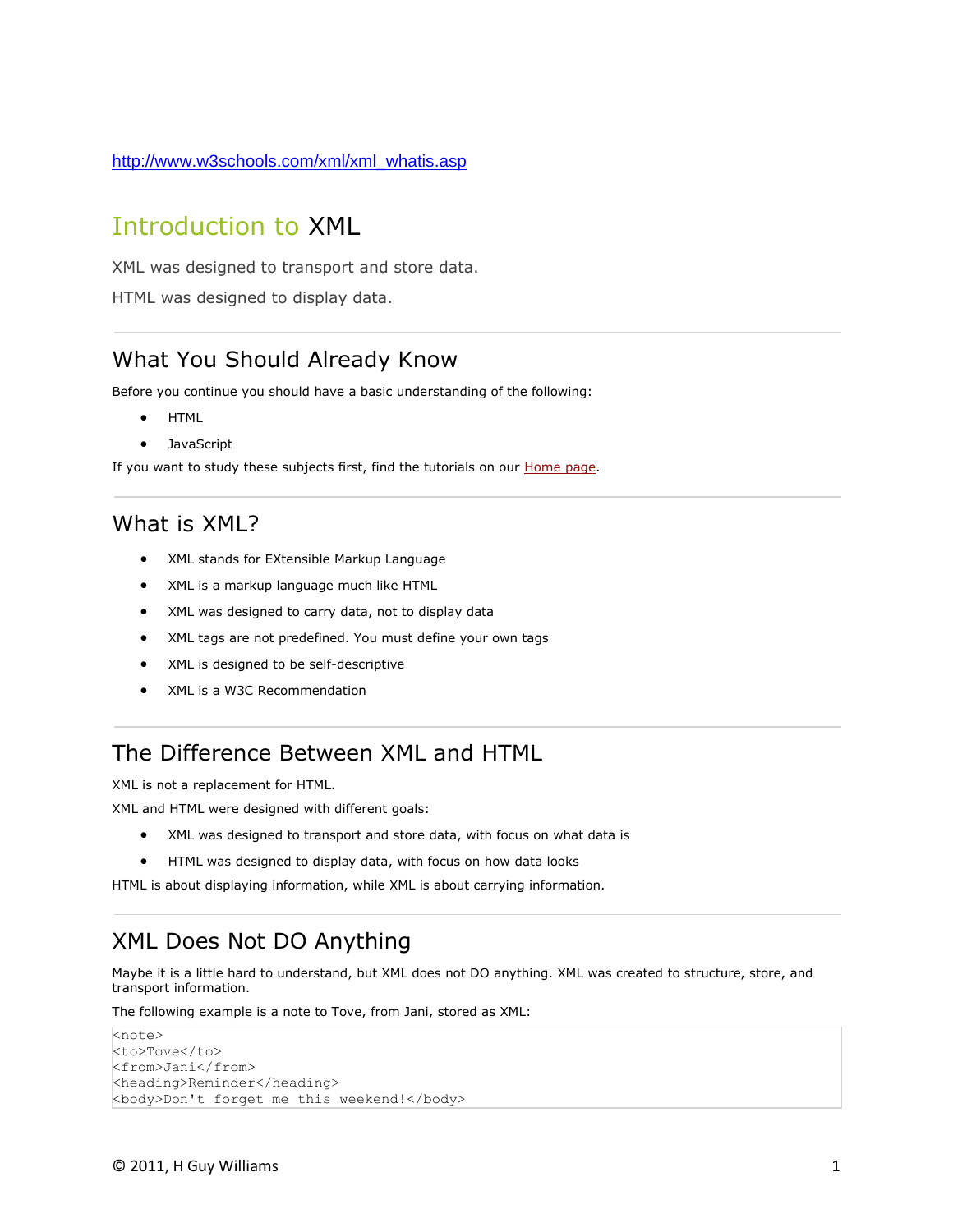#### </note>

The note above is quite self descriptive. It has sender and receiver information, it also has a heading and a message body.

But still, this XML document does not DO anything. It is just information wrapped in tags. Someone must write a piece of software to send, receive or display it.

## With XML You Invent Your Own Tags

The tags in the example above (like <to> and <from>) are not defined in any XML standard. These tags are "invented" by the author of the XML document.

That is because the XML language has no predefined tags.

The tags used in HTML are predefined. HTML documents can only use tags defined in the HTML standard (like <p>,  $\langle h1 \rangle$ , etc.).

XML allows the author to define his/her own tags and his/her own document structure.

## XML is Not a Replacement for HTML

#### **XML is a complement to HTML.**

It is important to understand that XML is not a replacement for HTML. In most web applications, XML is used to transport data, while HTML is used to format and display the data.

My best description of XML is this:

**XML is a software- and hardware-independent tool for carrying information.**

### XML is a W3C Recommendation

XML became a W3C Recommendation 10. February 1998.

To read more about the XML activities at W3C, please read our [W3C Tutorial.](http://www.w3schools.com/w3c/w3c_xml.asp)

#### XML is Everywhere

XML is now as important for the Web as HTML was to the foundation of the Web.

**XML is the most common tool for data transmissions between all sorts of applications.**

XML is used in many aspects of web development, often to simplify data storage and sharing.

#### XML Separates Data from HTML

If you need to display dynamic data in your HTML document, it will take a lot of work to edit the HTML each time the data changes.

With XML, data can be stored in separate XML files. This way you can concentrate on using HTML for layout and display, and be sure that changes in the underlying data will not require any changes to the HTML.

With a few lines of JavaScript code, you can read an external XML file and update the data content of your web page.

### XML Simplifies Data Sharing

In the real world, computer systems and databases contain data in incompatible formats.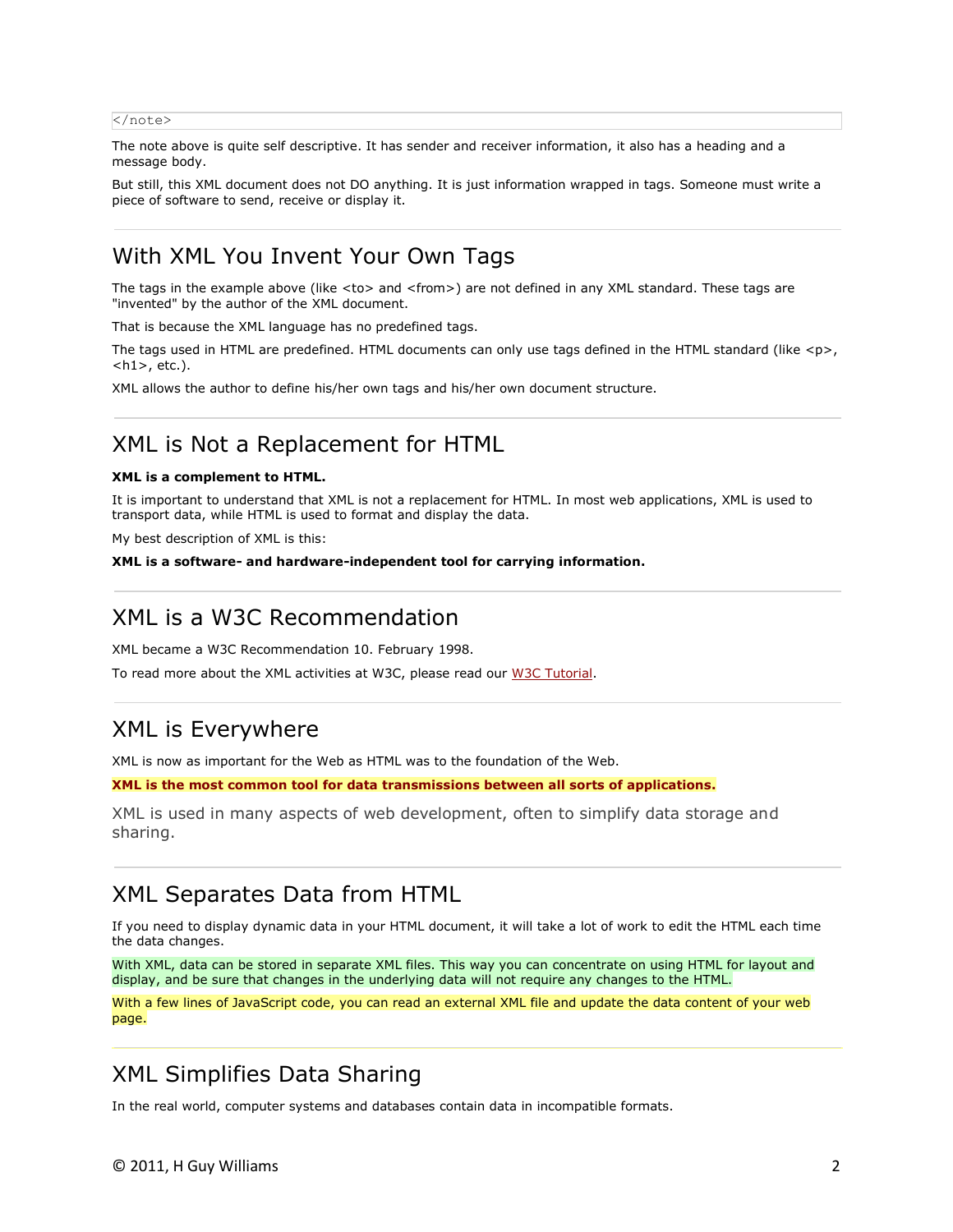#### XML data is stored in plain text format. This provides a software- and hardware-independent way of storing data.

This makes it much easier to create data that can be shared by different applications.

### XML Simplifies Data Transport

One of the most time-consuming challenges for developers is to exchange data between incompatible systems over the Internet.

Exchanging data as XML greatly reduces this complexity, since the data can be read by different incompatible applications.

### XML Simplifies Platform Changes

Upgrading to new systems (hardware or software platforms), is always time consuming. Large amounts of data must be converted and incompatible data is often lost.

XML data is stored in text format. This makes it easier to expand or upgrade to new operating systems, new applications, or new browsers, without losing data.

### XML Makes Your Data More Available

Different applications can access your data, not only in HTML pages, but also from XML data sources.

With XML, your data can be available to all kinds of "reading machines" (Handheld computers, voice machines, news feeds, etc), and make it more available for blind people, or people with other disabilities.

### XML is Used to Create New Internet Languages

#### A lot of new Internet languages are created with XML.

Here are some examples:

- XHTML
- WSDL for describing available web services
- WAP and WML as markup languages for handheld devices
- RSS languages for news feeds
- RDF and OWL for describing resources and ontology
- SMIL for describing multimedia for the web

#### If Developers Have Sense

#### **If they DO have sense, future applications will exchange their data in XML.**

The future might give us word processors, spreadsheet applications and databases that can read each other's data in XML format, without any conversion utilities in between

XML documents form a tree structure that starts at "the root" and branches to "the leaves".

#### An Example XML Document

#### XML documents use a self-describing and simple syntax:

<?xml version="1.0" encoding="ISO-8859-1"?>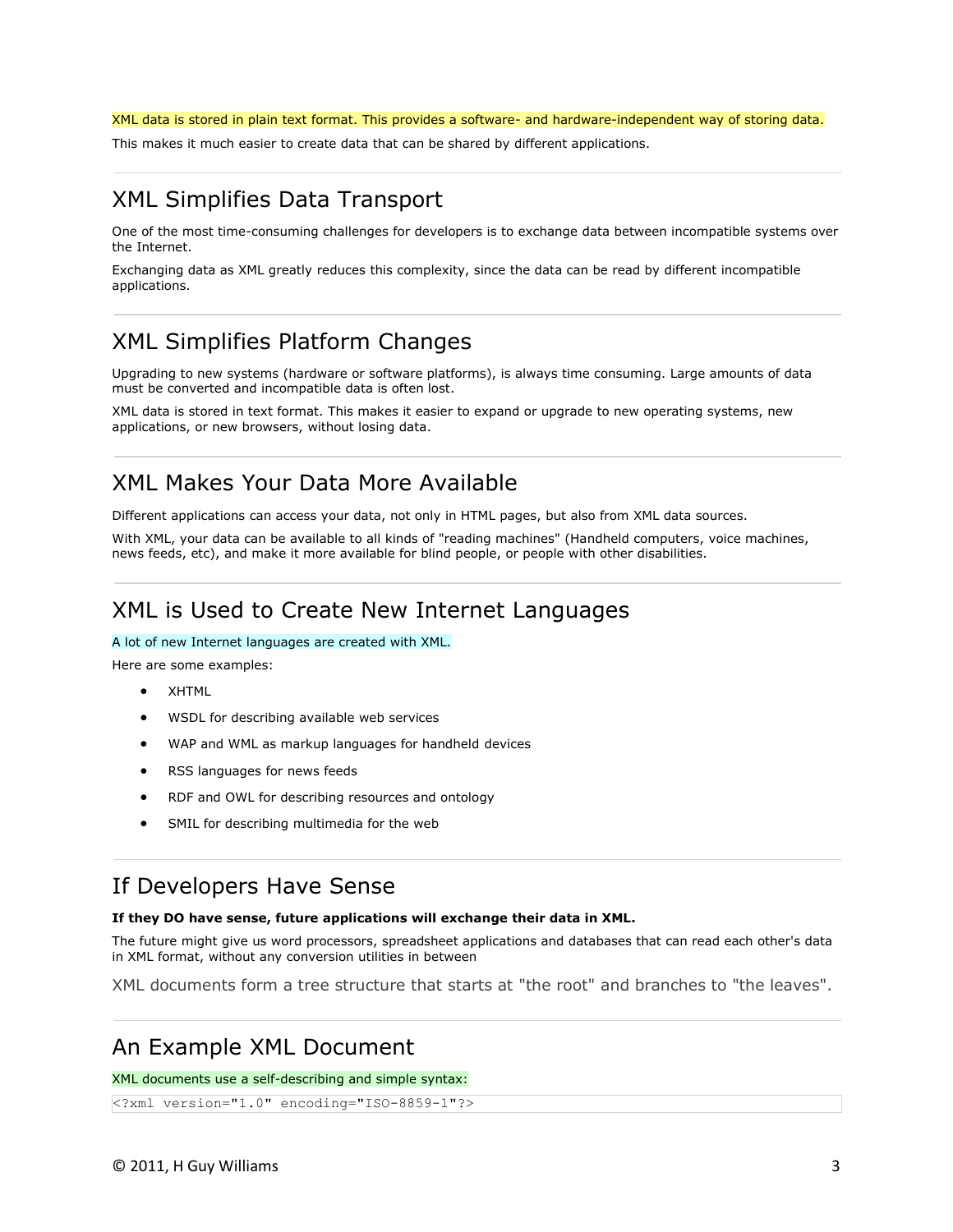```
<note>
  <to>Tove</to>
  <from>Jani</from>
  <heading>Reminder</heading>
  <body>Don't forget me this weekend!</body>
</note>
```
The first line is the XML declaration. It defines the XML version  $(1.0)$  and the encoding used  $(ISO-8859-1 = Latin-$ 1/West European character set).

The next line describes the **root element** of the document (like saying: "this document is a note"):

<**note**>

The next 4 lines describe 4 **child elements** of the root (to, from, heading, and body):

```
<to>Tove</to>
<from>Jani</from>
<heading>Reminder</heading>
<body>Don't forget me this weekend!</body>
```
And finally the last line defines the end of the root element:

</note>

You can assume, from this example, that the XML document contains a note to Tove from Jani.

Don't you agree that XML is pretty self-descriptive?

## XML Documents Form a Tree Structure

XML documents must contain a **root element**. This element is "the parent" of all other elements.

The elements in an XML document form a document tree. The tree starts at the root and branches to the lowest level of the tree.

```
All elements can have sub elements (child elements):
```

```
<root>
  <child>
     <subchild>.....</subchild>
  \langle/child>
</root>
```
The terms parent, child, and sibling are used to describe the relationships between elements.

Parent elements have children. Children on the same level are called siblings (brothers or sisters).

All elements can have text content and attributes (just like in HTML).

### Example: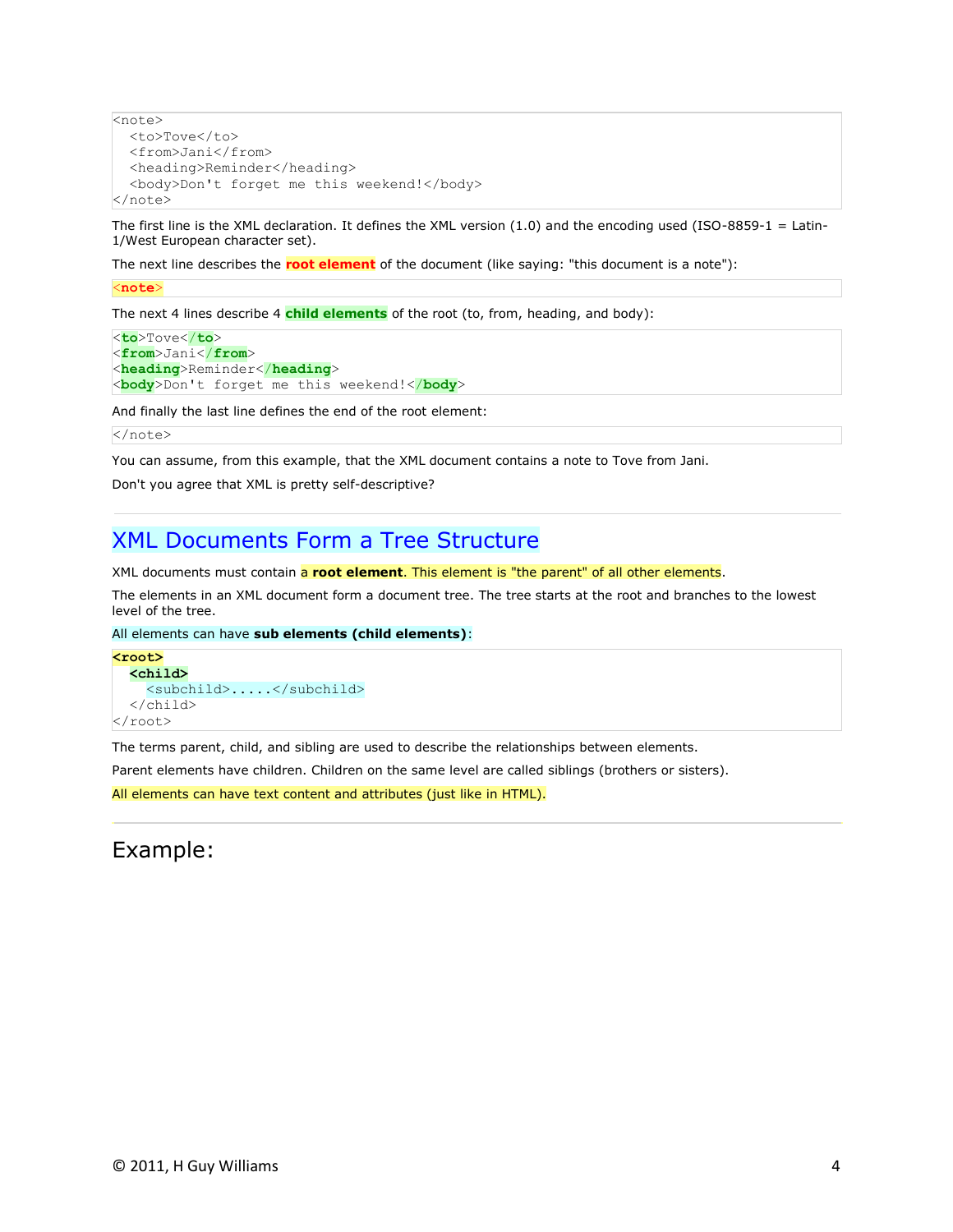

The image above represents one book in the XML below:

```
<bookstore>
  <book category="COOKING">
     <title lang="en">Everyday Italian</title>
     <author>Giada De Laurentiis</author>
     <year>2005</year>
     <price>30.00</price>
 </book>
 <book category="CHILDREN">
    <title lang="en">Harry Potter</title>
     <author>J K. Rowling</author>
     <year>2005</year>
     <price>29.99</price>
 </book>
 <book category="WEB">
    <title lang="en">Learning XML</title>
     <author>Erik T. Ray</author>
     <year>2003</year>
     <price>39.95</price>
  </book>
</bookstore>
```
The root element in the example is <bookstore>. All <book> elements in the document are contained within <bookstore>.

The <book> element has 4 children: <title>,< author>, <year>, <price>.

The syntax rules of XML are very simple and logical. The rules are easy to learn, and easy to use.

## All XML Elements Must Have a Closing Tag

In HTML, elements do not have to have a closing tag:

```
<p>This is a paragraph
\bar{p}>This is another paragraph
In XML, it is illegal to omit the closing tag. All elements must have a closing tag:
```

```
<p>This is a paragraph</p>
<p>This is another paragraph</p>
```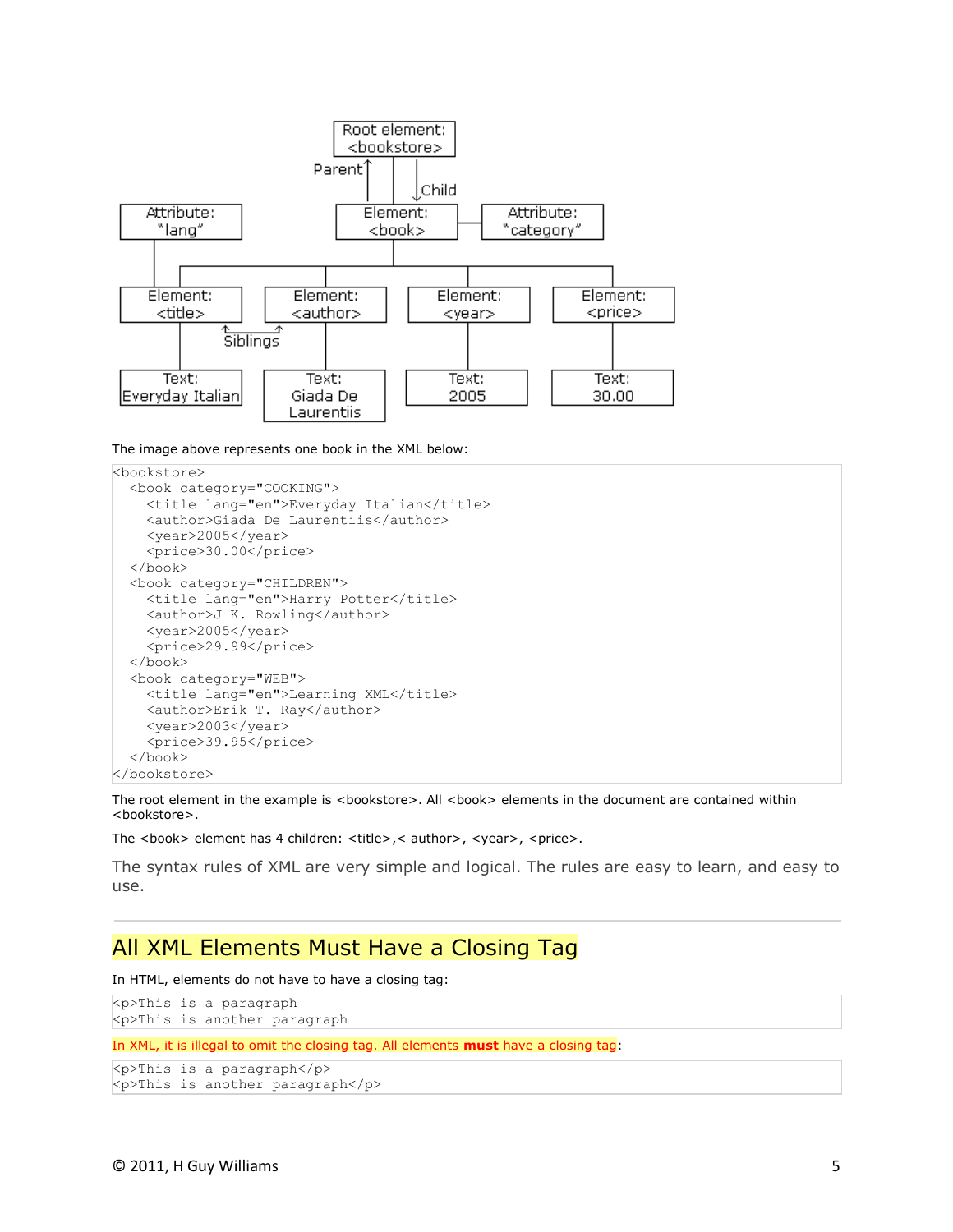**Note**: You might have noticed from the previous example that the XML declaration did not have a closing tag. This is not an error. The declaration is not a part of the XML document itself, and it has no closing tag.

#### XML Tags are Case Sensitive

XML tags are case sensitive. The tag <Letter> is different from the tag <letter>.

Opening and closing tags must be written with the same case:

```
<Message>This is incorrect</message>
<message>This is correct</message>
```
**Note:** "Opening and closing tags" are often referred to as "Start and end tags". Use whatever you prefer. It is exactly the same thing.

#### XML Elements Must be Properly Nested

In HTML, you might see improperly nested elements:

<b><i>This text is bold and italic</b></i>

In XML, all elements **must** be properly nested within each other:

<b><i>This text is bold and italic</i></b>

In the example above, "Properly nested" simply means that since the <i> element is opened inside the <b element, it must be closed inside the <b> element.

#### XML Documents Must Have a Root Element

XML documents must contain one element that is the **parent** of all other elements. This element is called the **root** element.

```
<root>
  <child>
     <subchild>.....</subchild>
 </child>
</root>
```
#### XML Attribute Values Must be Quoted

XML elements can have attributes in name/value pairs just like in HTML.

In XML, the attribute values must always be quoted.

Study the two XML documents below. The first one is incorrect, the second is correct:

```
<note date=12/11/2007>
 <to>Tove</to>
  <from>Jani</from>
</note>
```

```
<note date="12/11/2007">
 <to>Tove</to>
  <from>Jani</from>
</note>
```
The error in the first document is that the date attribute in the note element is not quoted.

#### Entity References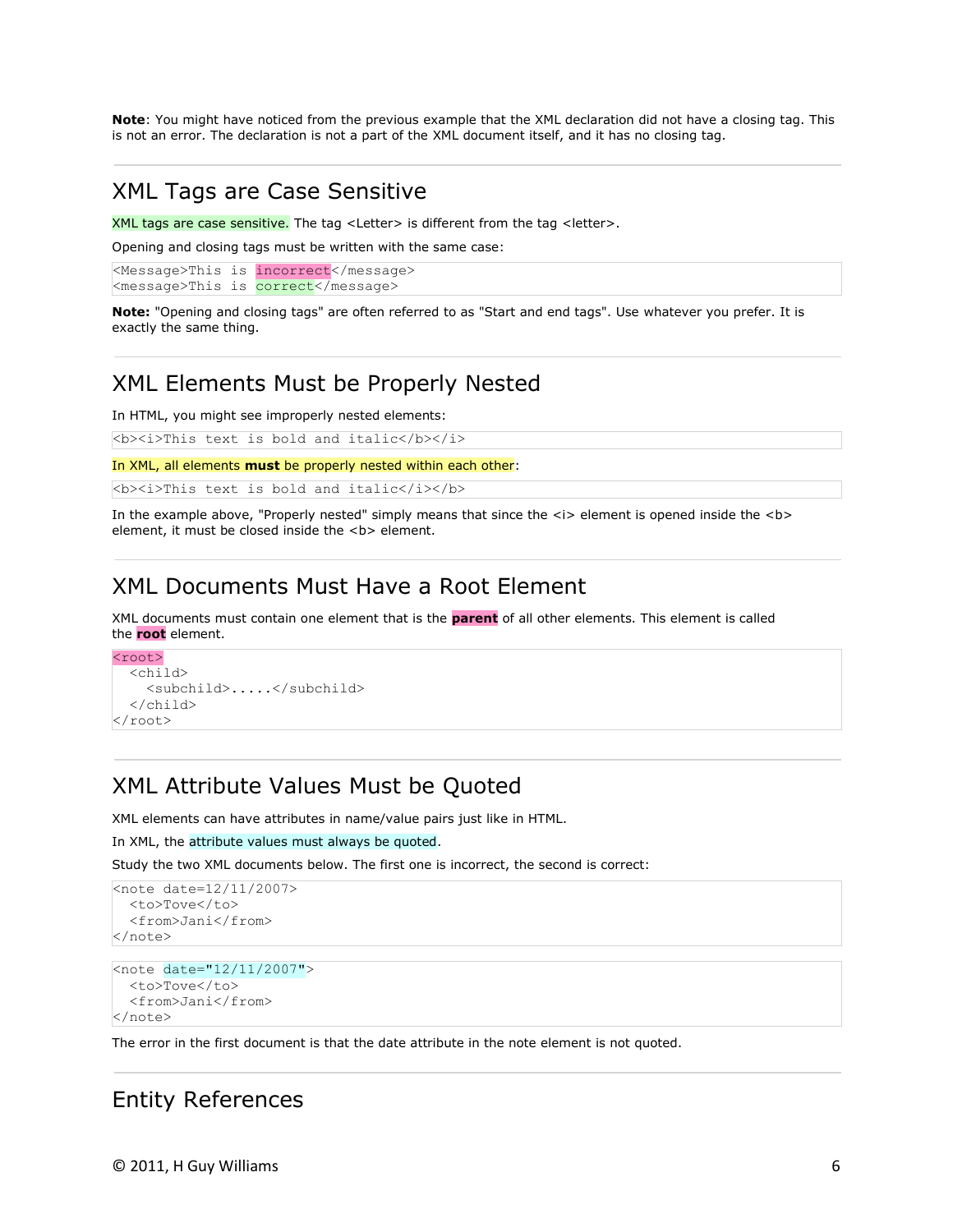Some characters have a special meaning in XML.

If you place a character like "<" inside an XML element, it will generate an error because the parser interprets it as the start of a new element.

This will generate an XML error:

<message>if salary < 1000 then</message>

To avoid this error, replace the "<" character with an **entity reference**:

<message>if salary &lt; 1000 then</message>

There are 5 predefined entity references in XML:

| $8$ lt; |   | less than      |
|---------|---|----------------|
| >       |   | greater than   |
| &       |   | ampersand      |
| '       |   | apostrophe     |
| "       | п | quotation mark |

**Note:** Only the characters "<" and "&" are strictly illegal in XML. The greater than character is legal, but it is a good habit to replace it.

### Comments in XML

The syntax for writing comments in XML is similar to that of HTML.

```
<!-- This is a comment -->
```
#### White-space is Preserved in XML

HTML truncates multiple white-space characters to one single white-space:

| <b>HTMI</b> | ــ<br>∍⊔∆ ⊸<br>$\cdot$ | ัก∨e<br>. .<br>____ |
|-------------|------------------------|---------------------|
| Outnut.     | $\sim$                 |                     |

With XML, the white-space in a document is not truncated.

#### XML Stores New Line as LF

In Windows applications, a new line is normally stored as a pair of characters: carriage return (CR) and line feed (LF). In Unix applications, a new line is normally stored as a LF character. Macintosh applications also use an LF to store a new line.

XML stores a new line as LF

An XML document contains XML Elements.

#### What is an XML Element?

An XML element is everything from (including) the element's start tag to (including) the element's end tag.

An element can contain other elements, simple text or a mixture of both. Elements can also have attributes.

```
<bookstore>
 <book category="CHILDREN">
     <title>Harry Potter</title>
     <author>J K. Rowling</author>
     <year>2005</year>
     <price>29.99</price>
  </book>
  <book category="WEB">
```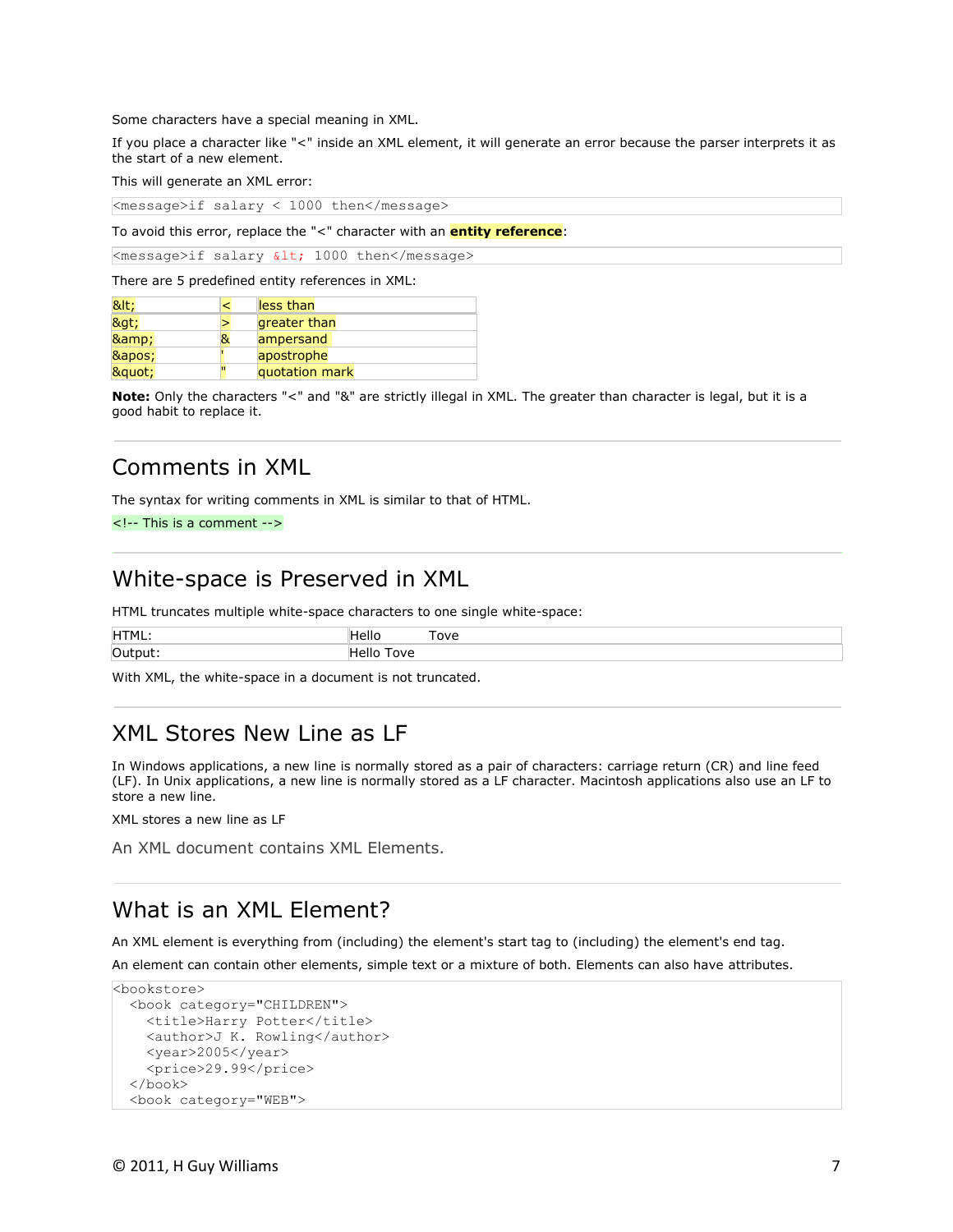```
<title>Learning XML</title>
     <author>Erik T. Ray</author>
     <year>2003</year>
     <price>39.95</price>
  </book>
</bookstore>
```
In the example above, <bookstore> and <book> have **element contents**, because they contain other elements. <author> has **text content** because it contains text.

In the example above only <book> has an **attribute** (category="CHILDREN").

### XML Naming Rules

XML elements must follow these naming rules:

- Names can contain letters, numbers, and other characters
- Names cannot start with a number or punctuation character
- Names cannot start with the letters xml (or XML, or Xml, etc)
- Names cannot contain spaces

Any name can be used, no words are reserved.

### Best Naming Practices

Make names descriptive. Names with an underscore separator are nice: <first\_name>, <last\_name>.

Names should be short and simple, like this: <book\_title> not like this: <the\_title\_of\_the\_book>.

Avoid "-" characters. If you name something "first-name," some software may think you want to subtract name from first.

Avoid "." characters. If you name something "first.name," some software may think that "name" is a property of the object "first."

Avoid ":" characters. Colons are reserved to be used for something called namespaces (more later).

XML documents often have a corresponding database. A good practice is to use the naming rules of your database for the elements in the XML documents.

Non-English letters like éòá are perfectly legal in XML, but watch out for problems if your software vendor doesn't support them.

#### XML Elements are Extensible

XML elements can be extended to carry more information.

Look at the following XML example:

```
<note>
<to>Tove</to>
<from>Jani</from>
<body>Don't forget me this weekend!</body>
</note>
```
Let's imagine that we created an application that extracted the <to>, <from>, and <body> elements from the XML document to produce this output:

#### **MESSAGE**

**To:** Tove **From:** Jani

Don't forget me this weekend!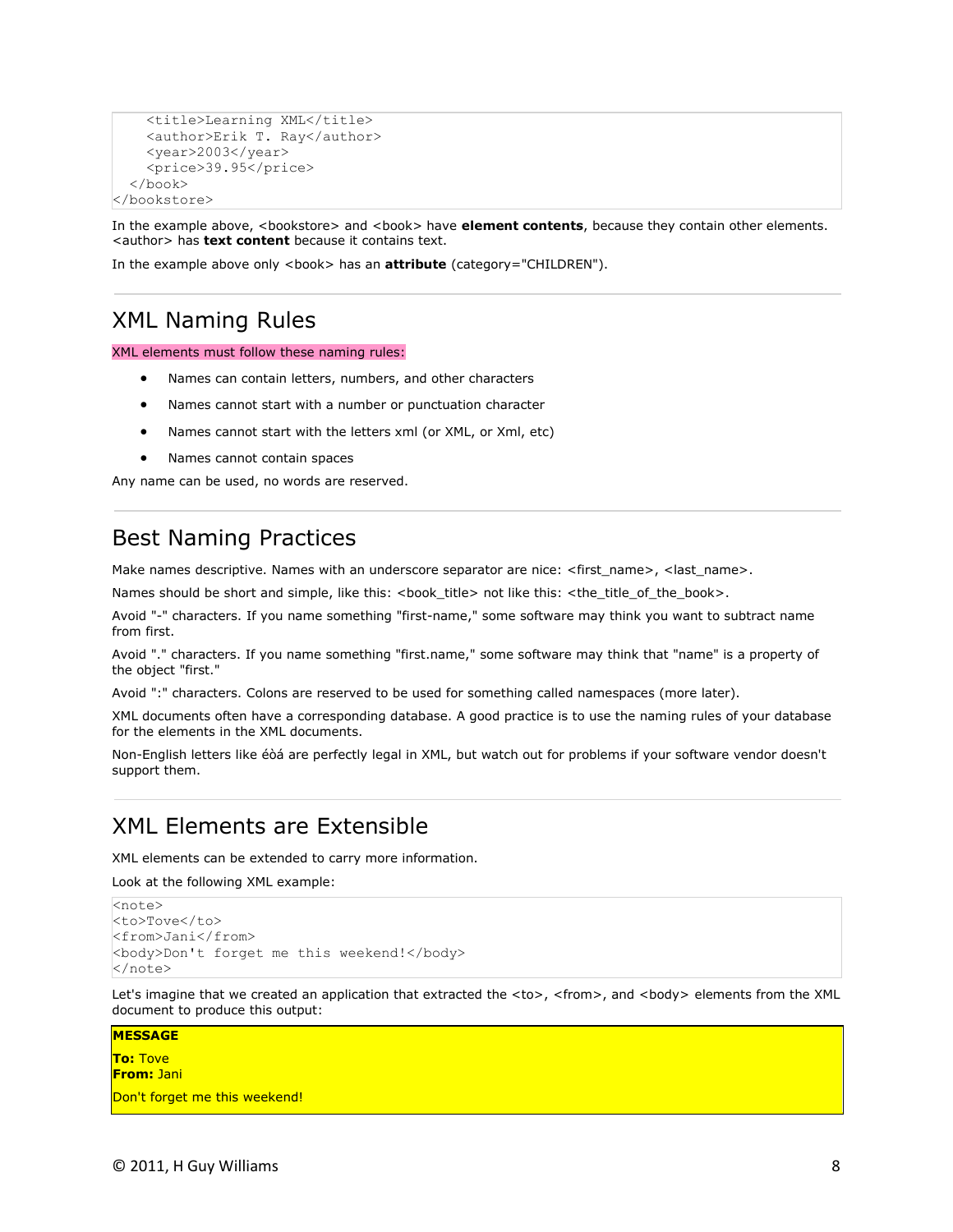Imagine that the author of the XML document added some extra information to it:

```
<note>
<date>2008-01-10</date>
<to>Tove</to>
<from>Jani</from>
<heading>Reminder</heading>
<body>Don't forget me this weekend!</body>
</note>
```
Should the application break or crash?

No. The application should still be able to find the <to>, <from>, and <br/>>body> elements in the XML document and produce the same output.

One of the beauties of XML, is that it can be extended without breaking applications.

XML elements can have attributes, just like HTML.

Attributes provide additional information about an element.

## XML Attributes

In HTML, attributes provide additional information about elements:

```
<img src="computer.gif">
<a href="demo.asp">
```
Attributes often provide information that is not a part of the data. In the example below, the file type is irrelevant to the data, but can be important to the software that wants to manipulate the element:

```
<file type="gif">computer.gif</file>
```
# XML Attributes Must be Quoted

Attribute values must always be quoted. Either single or double quotes can be used. For a person's sex, the person element can be written like this:

```
<person sex="female">
```

```
or like this:
```
<person sex='female'>

If the attribute value itself contains double quotes you can use single quotes, like in this example:

<gangster name='George "Shotgun" Ziegler'>

or you can use character entities:

```
<gangster name="George &quot; Shotgun&quot; Ziegler">
```
# XML Elements vs. Attributes

Take a look at these examples:

```
<person sex="female">
 <firstname>Anna</firstname>
 <lastname>Smith</lastname>
</person>
```

```
<person>
 <sex>female</sex>
 <firstname>Anna</firstname>
```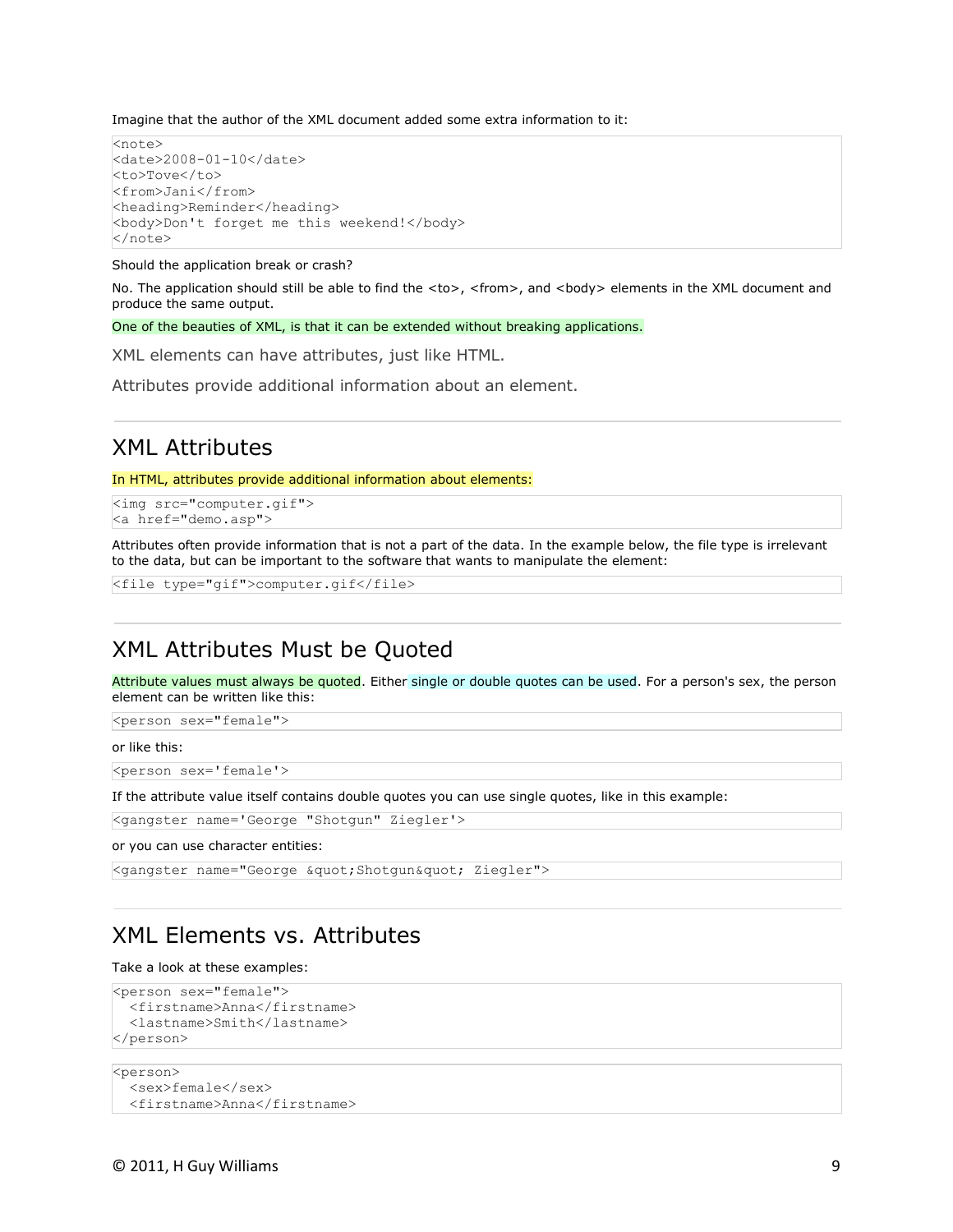```
<lastname>Smith</lastname>
</person>
```
In the first example sex is an attribute. In the last, sex is an element. Both examples provide the same information.

There are no rules about when to use attributes or when to use elements. Attributes are handy in HTML. In XML my advice is to avoid them. Use elements instead.

#### My Favorite Way

The following three XML documents contain exactly the same information:

A date attribute is used in the first example:

```
<note date="10/01/2008">
 <to>Tove</to>
 <from>Jani</from>
 <heading>Reminder</heading>
 <body>Don't forget me this weekend!</body>
</note>
```
A date element is used in the second example:

```
<note>
 <date>10/01/2008</date>
 <to>Tove</to>
 <from>Jani</from>
 <heading>Reminder</heading>
  <body>Don't forget me this weekend!</body>
</note>
```
An expanded date element is used in the third: (THIS IS MY FAVORITE):

```
<note>
  <date>
    \langle day>10<\rangleday>
     <month>01</month>
     <year>2008</year>
  </date>
  <to>Tove</to>
  <from>Jani</from>
  <heading>Reminder</heading>
  <body>Don't forget me this weekend!</body>
</note>
```
### Avoid XML Attributes?

Some of the problems with using attributes are:

- attributes cannot contain multiple values (elements can)
- attributes cannot contain tree structures (elements can)
- attributes are not easily expandable (for future changes)

**Attributes are difficult to read and maintain. Use elements for data. Use attributes for information that is not relevant to the data.**

Don't end up like this:

```
<note day="10" month="01" year="2008"
to="Tove" from="Jani" heading="Reminder"
body="Don't forget me this weekend!">
```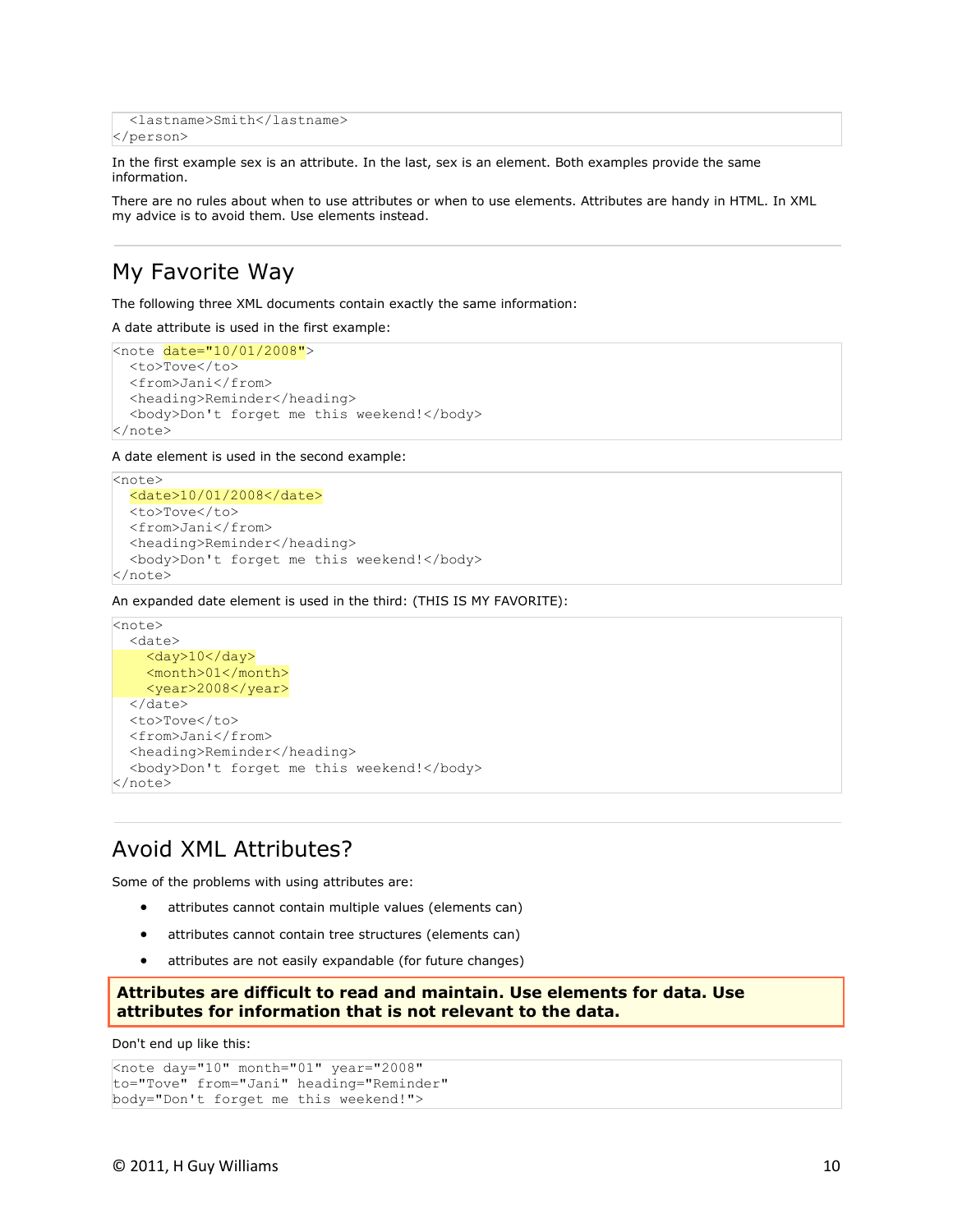</note>

### XML Attributes for Metadata

Sometimes ID references are assigned to elements. These IDs can be used to identify XML elements in much the same way as the id attribute in HTML. This example demonstrates this:

```
<messages>
 <note id="501">
   <to>Tove</to>
     <from>Jani</from>
     <heading>Reminder</heading>
     <body>Don't forget me this weekend!</body>
 </note>
 <note id="502">
    <to>Jani</to>
    <from>Tove</from>
    <heading>Re: Reminder</heading>
     <body>I will not</body>
  </note>
</messages>
```
The id attributes above are for identifying the different notes. It is not a part of the note itself.

What I'm trying to say here is that metadata (data about data) should be stored as attributes, and the data itself should be stored as elements

XML with correct syntax is "Well Formed" XML.

#### **XML validated against a DTD is "Valid" XML.**

#### Well Formed XML Documents

A "Well Formed" XML document has correct XML syntax.

The syntax rules were described in the previous chapters:

- XML documents must have a root element
- XML elements must have a closing tag
- XML tags are case sensitive
- XML elements must be properly nested
- XML attribute values must be quoted

```
<?xml version="1.0" encoding="ISO-8859-1"?>
<note>
<to>Tove</to>
<from>Jani</from>
<heading>Reminder</heading>
<body>Don't forget me this weekend!</body>
</note>
```
#### Valid XML Documents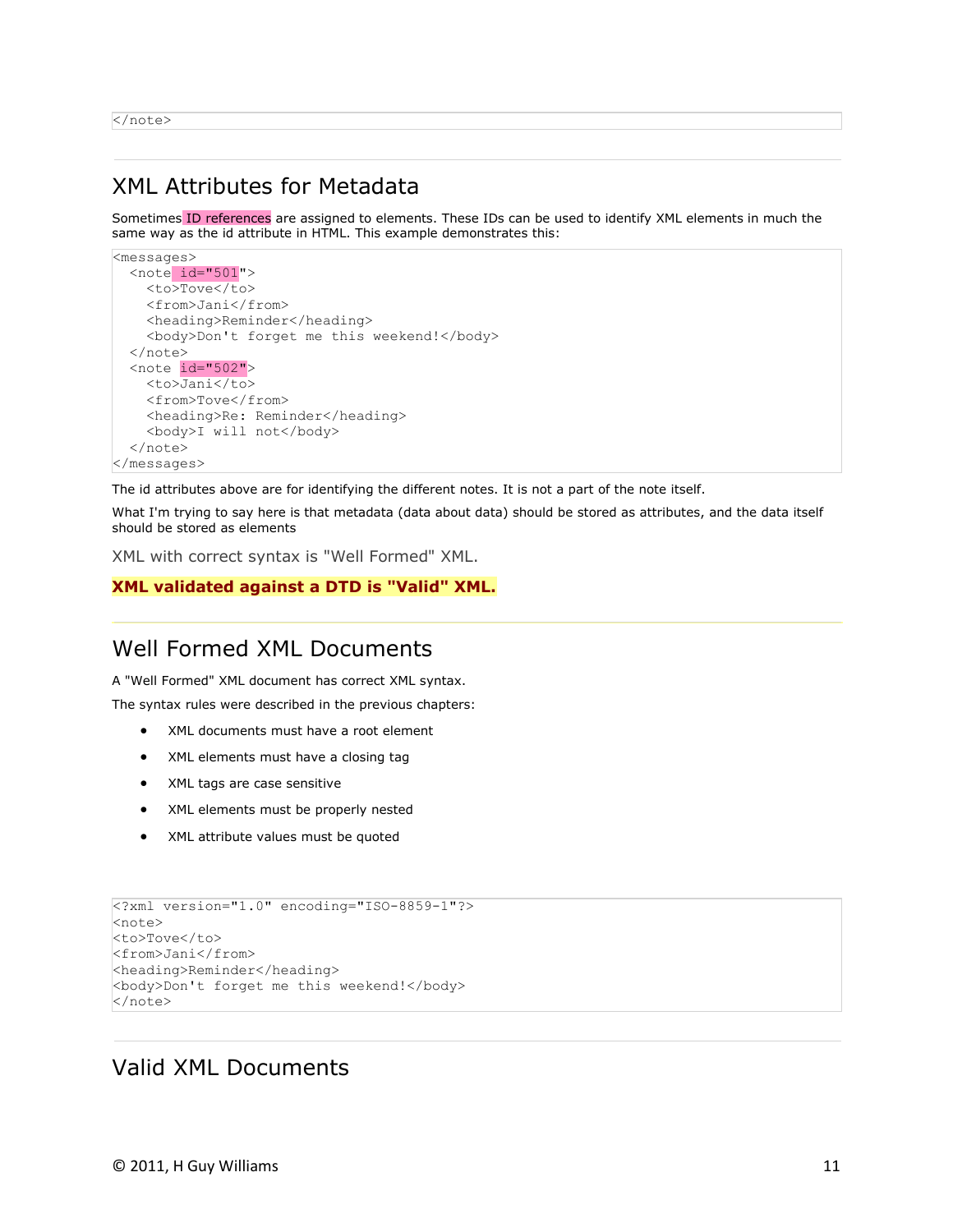A "Valid" XML document is a "Well Formed" XML document, which also conforms to the rules of a Document Type Definition (DTD):

```
<?xml version="1.0" encoding="ISO-8859-1"?>
<!DOCTYPE note SYSTEM "Note.dtd">
<note>
<to>Tove</to>
<from>Jani</from>
<heading>Reminder</heading>
<body>Don't forget me this weekend!</body>
</note>
```
The DOCTYPE declaration in the example above, is a reference to an external DTD file. The content of the file is shown in the paragraph below.

### **XML DTD**

The purpose of a DTD is to define the structure of an XML document. It defines the structure with a list of legal elements:

```
<!DOCTYPE note
\lfloor\leq!ELEMENT note (to, from, heading, body)>
<!ELEMENT to (#PCDATA)>
<!ELEMENT from (#PCDATA)>
<!ELEMENT heading (#PCDATA)>
<!ELEMENT body (#PCDATA)>
|]
```
If you want to study DTD, you will find our DTD tutorial on our [homepage.](http://www.w3schools.com/default.asp)

### **XML Schema**

W3C supports an XML-based alternative to DTD, called XML Schema:

```
<xs:element name="note">
<xs:complexType>
  <xs:sequence>
     <xs:element name="to" type="xs:string"/>
     <xs:element name="from" type="xs:string"/>
    <xs:element name="heading" type="xs:string"/>
     <xs:element name="body" type="xs:string"/>
  </xs:sequence>
</xs:complexType>
```
</xs:element>

If you want to study XML Schema, you will find our Schema tutorial on our [homepage.](http://www.w3schools.com/default.asp)

### A General XML Validator

To help you check the syntax of your XML files, we have created an XML validator to syntax-check your XML. Please see the next chapter.

Use our XML validator to syntax-check your XML.

#### XML Errors Will Stop You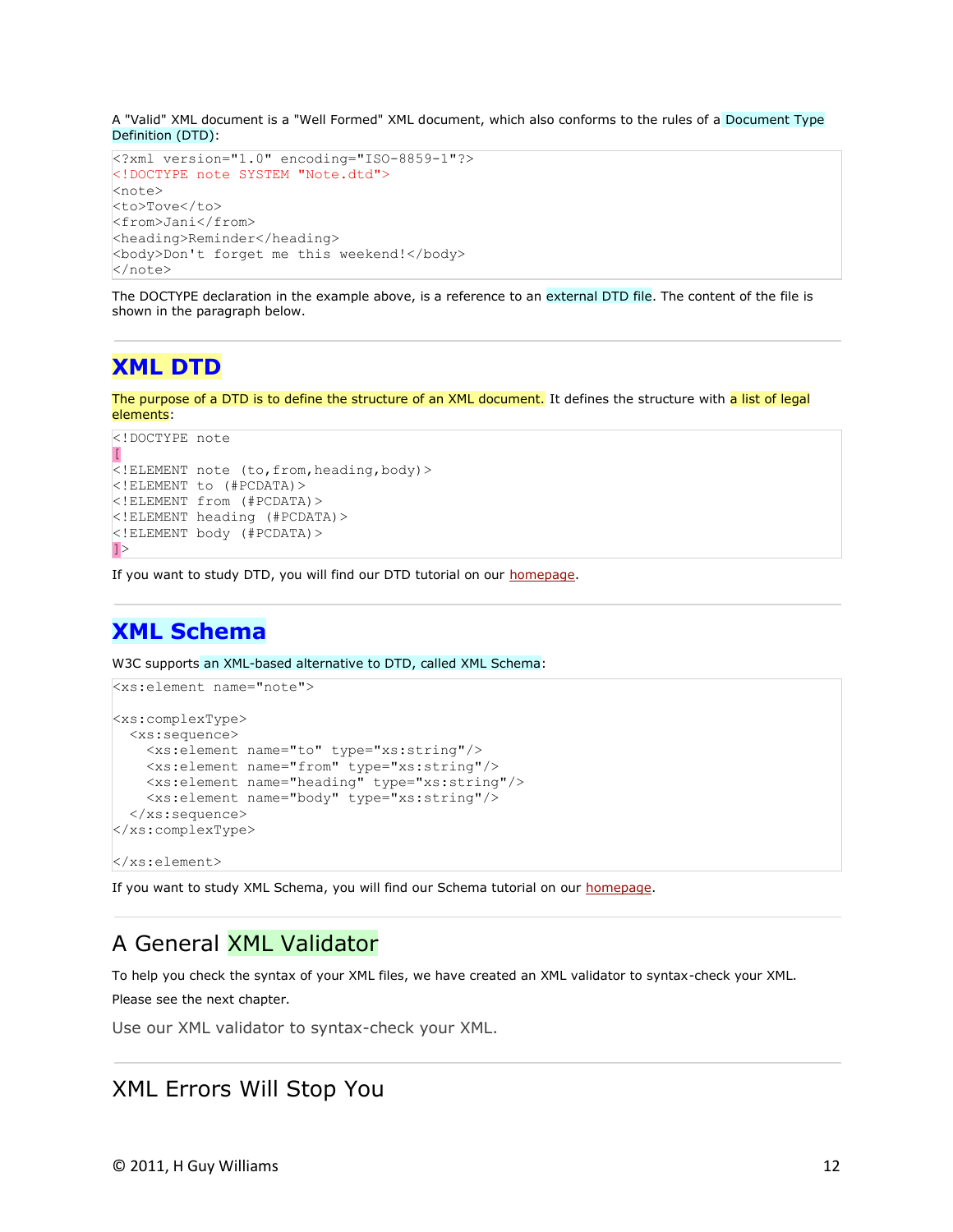#### Errors in XML documents will stop your XML applications.

The W3C XML specification states that a program should stop processing an XML document if it finds an error. The reason is that XML software should be small, fast, and compatible.

HTML browsers will display documents with errors (like missing end tags). HTML browsers are big and incompatible because they have a lot of unnecessary code to deal with (and display) HTML errors.

**With XML, errors are not allowed.**

#### Syntax-Check Your XML

To help you syntax-check your XML, we have created an XML validator.

Paste your XML into the text area below, and syntax-check it by clicking the "Validate" button.



**Note:** This only checks if your XML is "Well formed". If you want to validate your XML against a DTD, see the last paragraph on this page.

### Syntax-Check an XML File

You can syntax-check an XML file by typing the URL of the file into the input field below, and then click the "Validate" button:

Filename:

```
http://w w w .w 3schools.com/xml/note_error.xml
```
Validate

**Note:** If you get an "Access denied" error, it's because your browser security does not allow file access across domains.

The file "note error.xml" demonstrates your browsers error handling. If you want see an error free message, substitute the "note\_error.xml" with "cd\_catalog.xml".

### Validate Your XML Against a DTD

If you know DTD, you can validate your XML in the text area below.

Just add the DOCTYPE declaration to your XML and click the "Validate" button: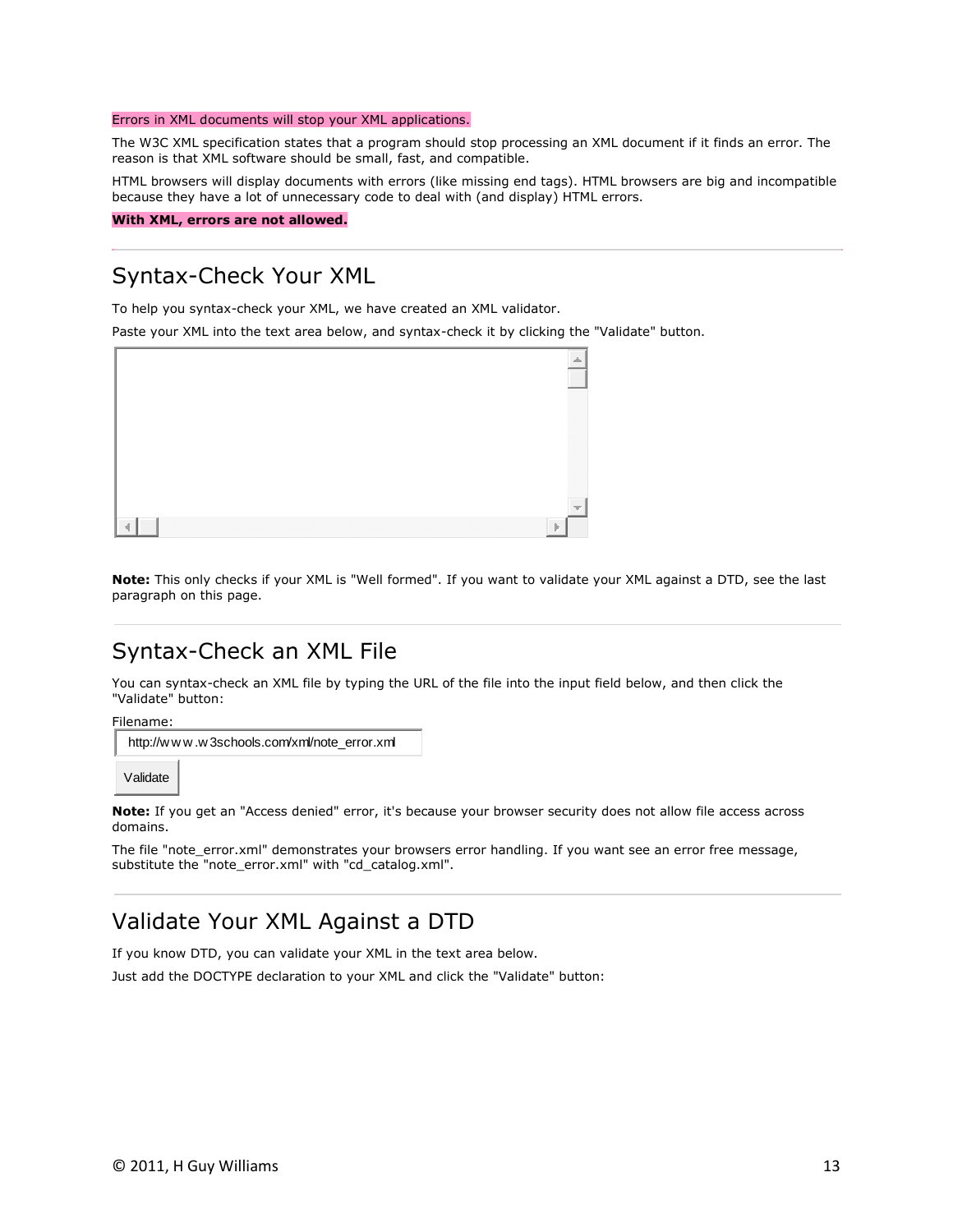

**Note:** Only Internet Explorer will actually check your XML against the DTD. Firefox, Mozilla, Netscape, and Opera will not.

Raw XML files can be viewed in all major browsers.

Don't expect XML files to be displayed as HTML pages.

### Viewing XML Files



#### Look at this XML file: [note.xml](http://www.w3schools.com/xml/note.xml)

The XML document will be displayed with color-coded root and child elements. A plus (+) or minus sign (-) to the left of the elements can be clicked to expand or collapse the element structure. To view the raw XML source (without the + and - signs), select "View Page Source" or "View Source" from the browser menu.

**Note:** In Chrome, Opera, and Safari, only the element text will be displayed. To view the raw XML, you must right click the page and select "View Source"

# Viewing an Invalid XML File

If an erroneous XML file is opened, the browser will report the error.

Look at this XML file: [note\\_error.xml](http://www.w3schools.com/xml/note_error.xml)

### Other XML Examples

Viewing some XML documents will help you get the XML feeling.

[An XML CD catalog](http://www.w3schools.com/xml/cd_catalog.xml) This is a CD collection, stored as XML data.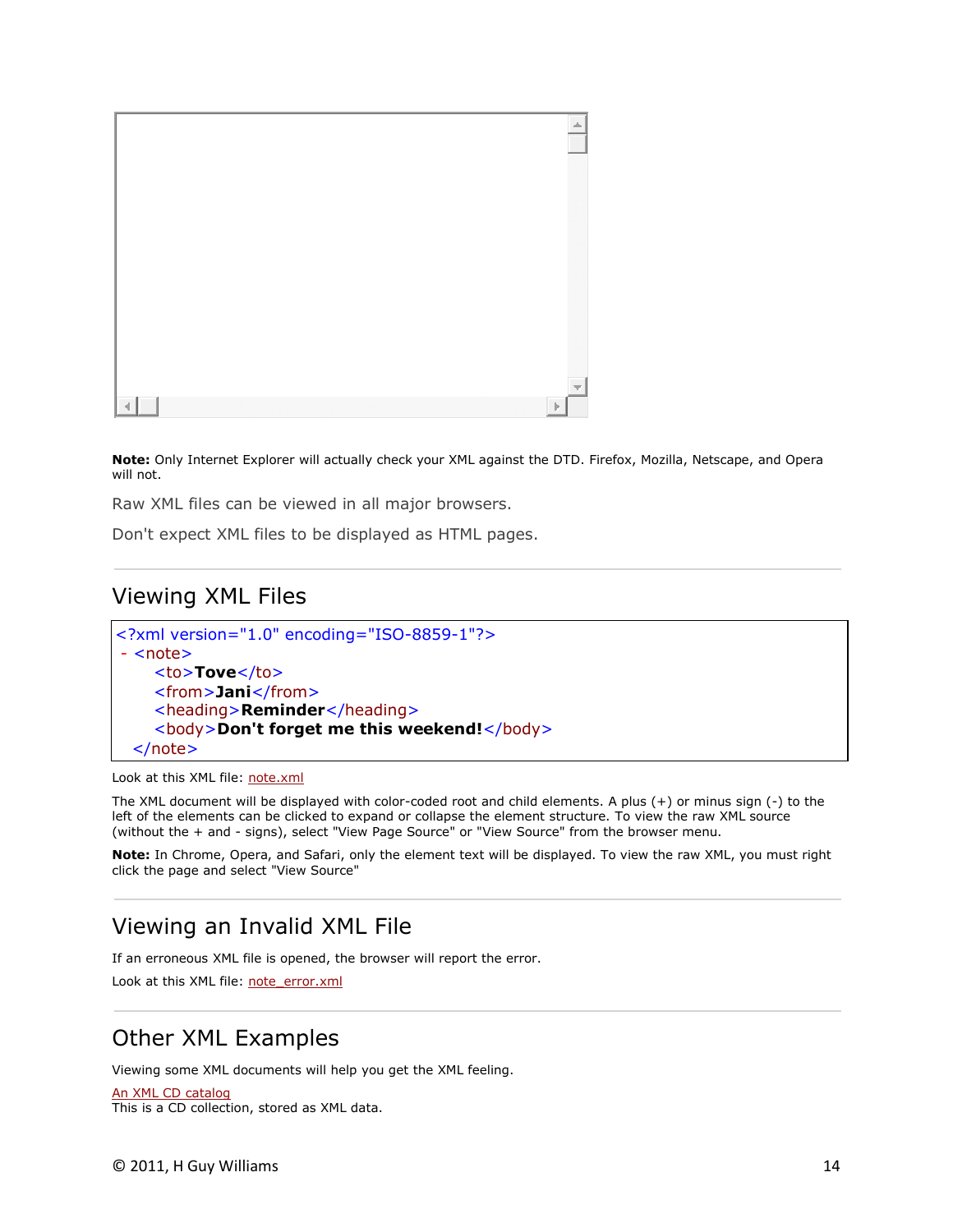#### [An XML plant catalog](http://www.w3schools.com/xml/plant_catalog.xml)

This is a plant catalog from a plant shop, stored as XML data.

#### [A Simple Food Menu](http://www.w3schools.com/xml/simple.xml)

This is a breakfast food menu from a restaurant, stored as XML data.

### Why Does XML Display Like This?

#### XML documents do not carry information about how to display the data.

Since XML tags are "invented" by the author of the XML document, browsers do not know if a tag like <table> describes an HTML table or a dining table.

Without any information about how to display the data, most browsers will just display the XML document as it is.

In the next chapters, we will take a look at different solutions to the display problem, using CSS, XSLT and JavaScript.

With CSS (Cascading Style Sheets) you can add display information to an XML document.

#### Displaying your XML Files with CSS?

It is possible to use CSS to format an XML document.

Below is an example of how to use a CSS style sheet to format an XML document:

Take a look at this XML file: [The CD catalog](http://www.w3schools.com/xml/cd_catalog.xml)

Then look at this style sheet: [The CSS file](http://www.w3schools.com/xml/cd_catalog.txt)

Finally, view: [The CD catalog formatted with the CSS file](http://www.w3schools.com/xml/cd_catalog_with_css.xml)

Below is a fraction of the XML file. The second line links the XML file to the CSS file:

```
<?xml version="1.0" encoding="ISO-8859-1"?>
<?xml-stylesheet type="text/css" href="cd_catalog.css"?>
<CATALOG>
 \langleCD> <TITLE>Empire Burlesque</TITLE>
     <ARTIST>Bob Dylan</ARTIST>
     <COUNTRY>USA</COUNTRY>
     <COMPANY>Columbia</COMPANY>
     <PRICE>10.90</PRICE>
     <YEAR>1985</YEAR>
 \langle/CD\rangle<CD>
     <TITLE>Hide your heart</TITLE>
     <ARTIST>Bonnie Tyler</ARTIST>
     <COUNTRY>UK</COUNTRY>
     <COMPANY>CBS Records</COMPANY>
     <PRICE>9.90</PRICE>
     <YEAR>1988</YEAR>
  </CD>
.
.
.
```
</CATALOG>

Formatting XML with CSS is not the most common method.

W3C recommend using XSLT instead. See the next chapter

#### **With XSLT you can transform an XML document into HTML.**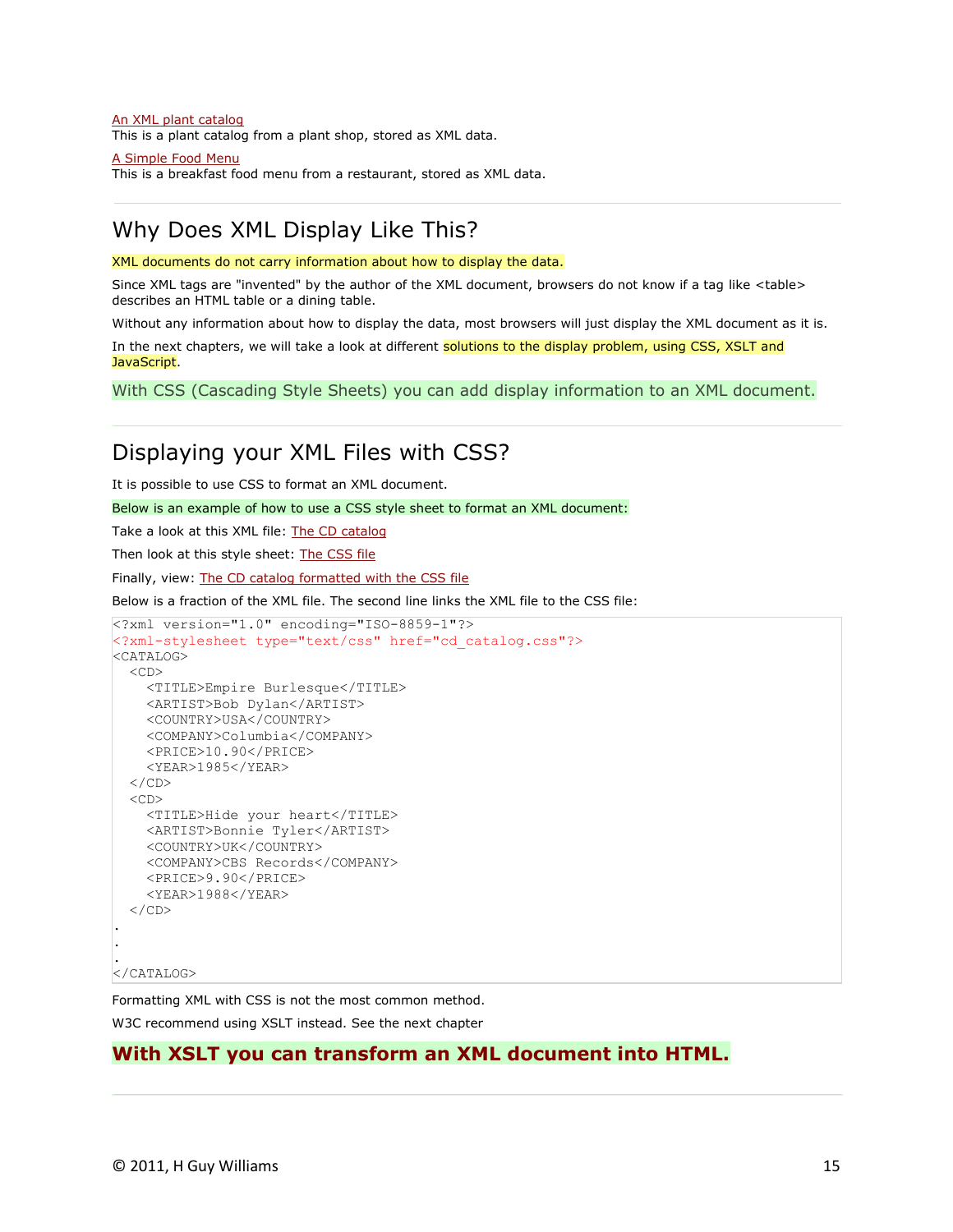# Displaying XML with XSLT

XSLT is the recommended style sheet language of XML.

XSLT (eXtensible Stylesheet Language Transformations) is far more sophisticated than CSS.

XSLT can be used to transform XML into HTML, before it is displayed by a browser:

#### [Display XML with XSLT](http://www.w3schools.com/xml/tryxslt.asp?xmlfile=simple&xsltfile=simple)

If you want to learn more about XSLT, find our XSLT tutorial on our [homepage.](http://www.w3schools.com/default.asp)

# Transforming XML with XSLT on the Server

In the example above, the XSLT transformation is done by the browser, when the browser reads the XML file.

Different browsers may produce different result when transforming XML with XSLT. To reduce this problem the XSLT transformation can be done on the server.

#### [View the result.](http://www.w3schools.com/xml/simple.asp)

Note that the result of the output is exactly the same, either the transformation is done by the web server or by the web browser.

# The XMLHttpRequest Object

The XMLHttpRequest object is used to exchange data with a server behind the scenes.

The XMLHttpRequest object is **the developers dream**, because you can:

- Update a web page without reloading the page
- Request data from a server after the page has loaded
- Receive data from a server after the page has loaded
- Send data to a server in the background

To learn more about the XMLHttpRequest object, study our [XML DOM tutorial.](http://www.w3schools.com/dom/default.asp)

# XMLHttpRequest Example

When you type a character in the input field below, an XMLHttpRequest is sent to the server - and name suggestions are returned (from a file on the server):

| Type a letter in the input box: |  |  |  |
|---------------------------------|--|--|--|
| <b>First Name</b>               |  |  |  |
|                                 |  |  |  |
| Suggestions:                    |  |  |  |

# Create an XMLHttpRequest Object

All modern browsers (IE7+, Firefox, Chrome, Safari, and Opera) have a built-in XMLHttpRequest object.

Syntax for creating an XMLHttpRequest object:

xmlhttp=new XMLHttpRequest();

Old versions of Internet Explorer (IE5 and IE6) uses an ActiveX Object: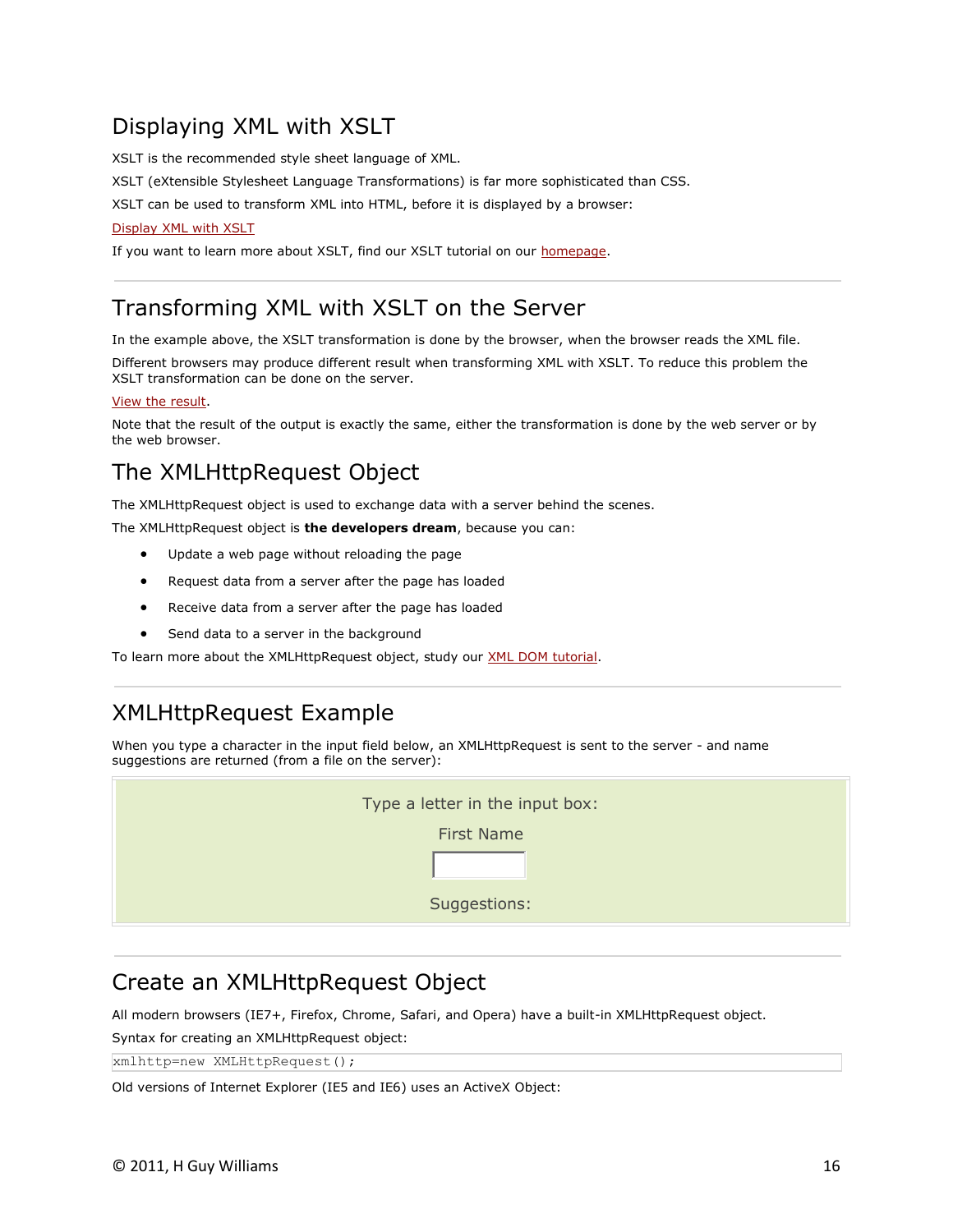xmlhttp=new ActiveXObject("Microsoft.XMLHTTP");

In the next chapter, we will use the XMLHttpRequest object to retrieve XML information from a server.

All modern browsers have a built-in XML parser.

An XML parser converts an XML document into an XML DOM object - which can then be manipulated with a JavaScript.

#### Parse an XML Document

The following code fragment parses an XML document into an XML DOM object:

```
if (window.XMLHttpRequest)
  {// code for IE7+, Firefox, Chrome, Opera, Safari
  xmlhttp=new XMLHttpRequest();
  }
else
 {// code for IE6, IE5
 xmlhttp=new ActiveXObject("Microsoft.XMLHTTP");
  }
xmlhttp.open("GET","books.xml",false);
xmlhttp.send();
xmlDoc=xmlhttp.responseXML;
```
### Parse an XML String

The following code fragment parses an XML string into an XML DOM object:

```
txt="<bookstore><book>";
txt=txt+"<title>Everyday Italian</title>";
txt=txt+"<author>Giada De Laurentiis</author>";
txt=txt+"<year>2005</year>";
txt=txt+"</book></bookstore>";
if (window.DOMParser)
 {
 parser=new DOMParser();
 xmlDoc=parser.parseFromString(txt,"text/xml");
  }
else // Internet Explorer
 {
 xmlDoc=new ActiveXObject("Microsoft.XMLDOM");
 xmlDoc.async="false";
 xmlDoc.loadXML(txt);
  }
```
**Note:** Internet Explorer uses the loadXML() method to parse an XML string, while other browsers use the DOMParser object.

#### Access Across Domains

For security reasons, modern browsers do not allow access across domains.

This means, that both the web page and the XML file it tries to load, must be located on the same server.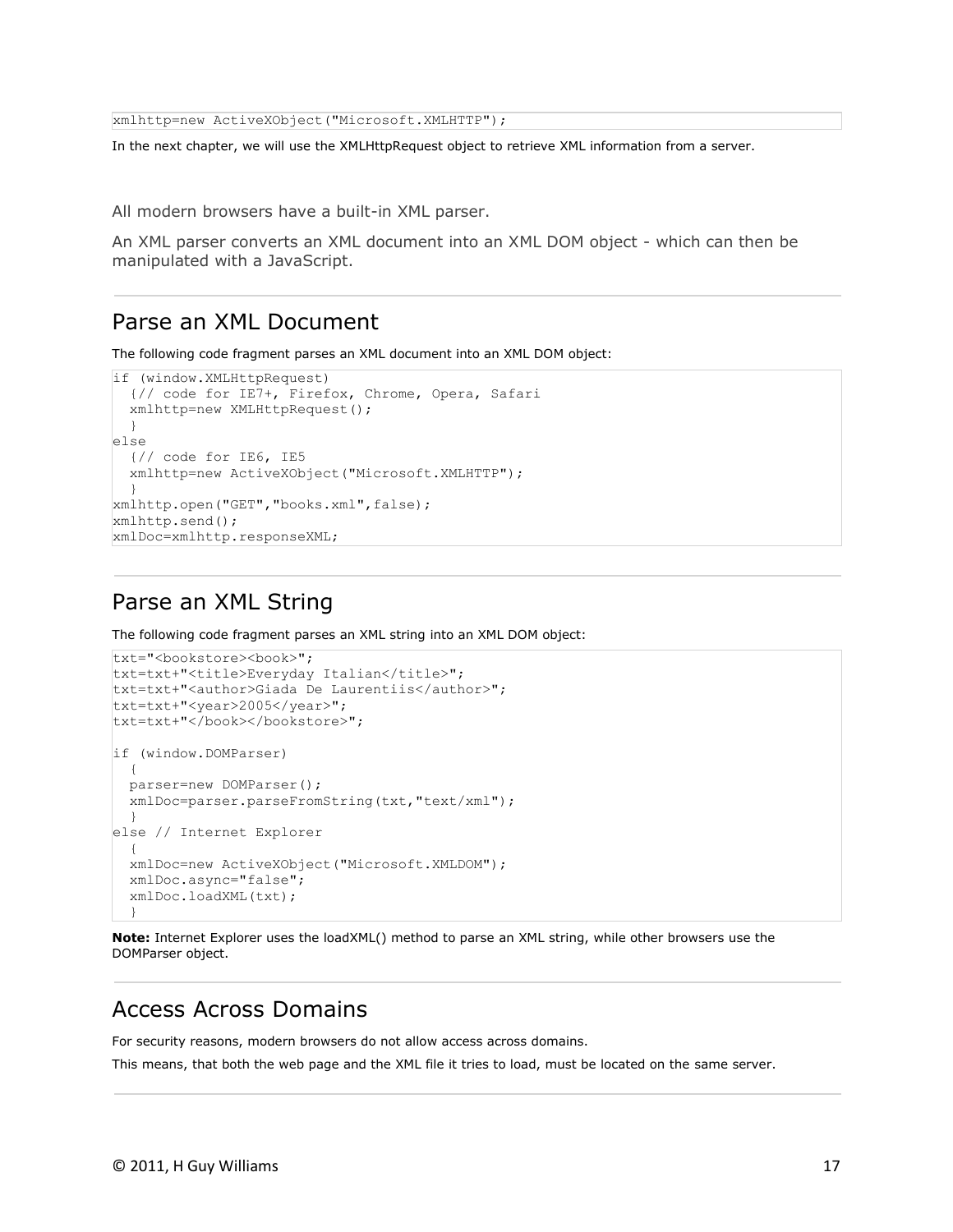# The XML DOM

In the next chapter you will learn how to access and retrieve data from the XML DOM object

A DOM (Document Object Model) defines a standard way for accessing and manipulating documents.

# The XML DOM

The XML DOM defines a standard way for accessing and manipulating XML documents.

The XML DOM views an XML document as a tree-structure.

All elements can be accessed through the DOM tree. Their content (text and attributes) can be modified or deleted, and new elements can be created. The elements, their text, and their attributes are all known as nodes.

You can learn more about the XML DOM in our **XML DOM tutorial**.

# The HTML DOM

The HTML DOM defines a standard way for accessing and manipulating HTML documents.

All HTML elements can be accessed through the HTML DOM.

You can learn more about the HTML DOM in our [HTML DOM tutorial.](http://www.w3schools.com/htmldom/default.asp)

### Load an XML File - Cross browser Example

The following example parses an XML document (["note.xml"](http://www.w3schools.com/xml/note.xml)) into an XML DOM object, and then extract some info from it with a JavaScript:

#### Example

```
<html>
<body>
<h1>W3Schools Internal Note</h1>
<p>>
kp><br/>
Yo:</b><span id="to"></span><br />>/></
<b>From:</b> <span id="from"></span><br />
<b>Message:</b> <span id="message"></span>
<script type="text/javascript">
if (window.XMLHttpRequest)
 {// code for IE7+, Firefox, Chrome, Opera, Safari
 xmlhttp=new XMLHttpRequest();
  }
else
 {// code for IE6, IE5
 xmlhttp=new ActiveXObject("Microsoft.XMLHTTP");
  }
xmlhttp.open("GET","note.xml",false);
xmlhttp.send();
xmlDoc=xmlhttp.responseXML;
document.getElementById("to").innerHTML=
xmlDoc.getElementsByTagName("to")[0].childNodes[0].nodeValue;
document.getElementById("from").innerHTML=
xmlDoc.getElementsByTagName("from")[0].childNodes[0].nodeValue;
document.getElementById("message").innerHTML=
xmlDoc.getElementsByTagName("body")[0].childNodes[0].nodeValue;
```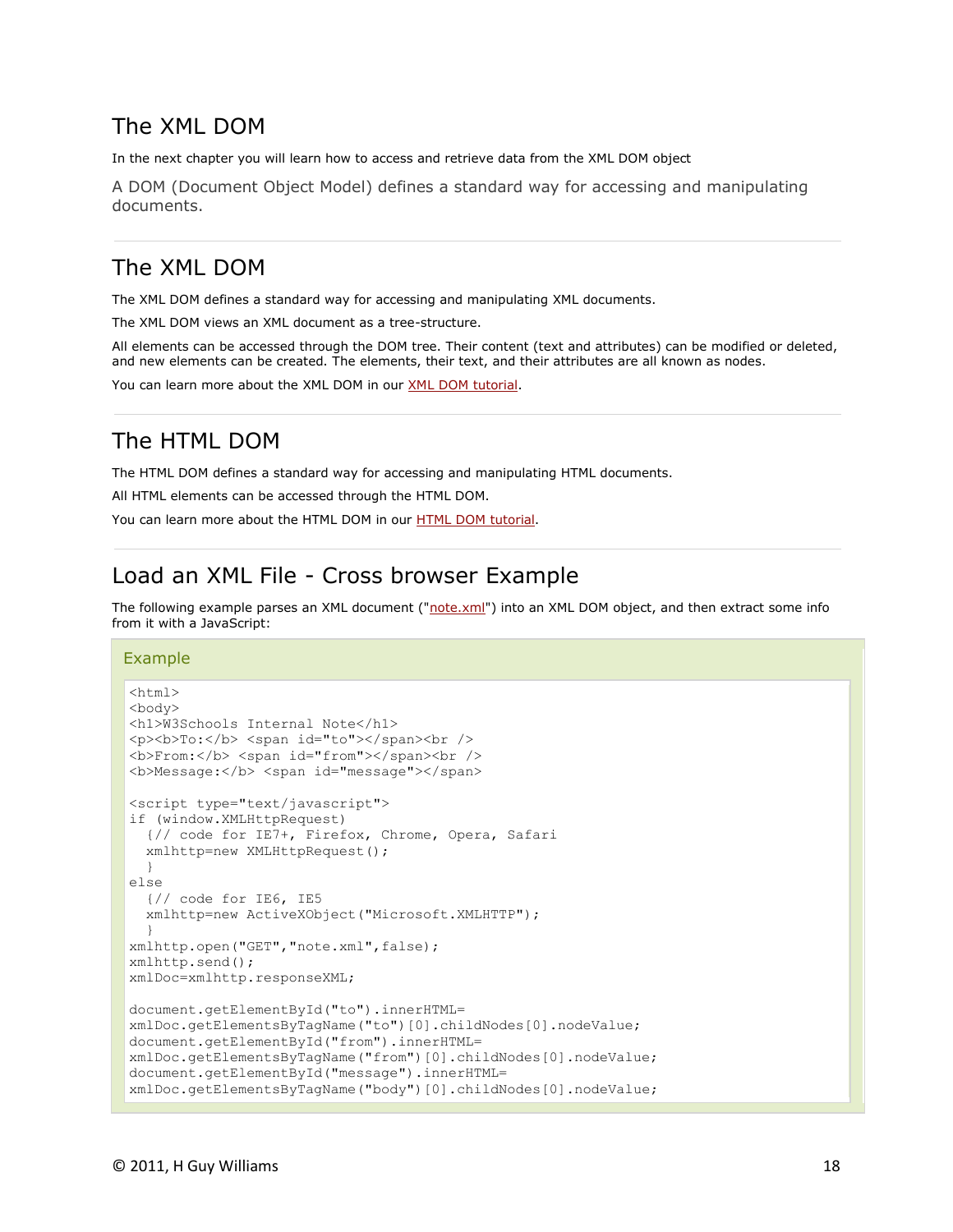</script>

</body> </html>

### Important Note!

To extract the text "Tove" from the <to> element in the XML file above ("note.xml"), the syntax is:

getElementsByTagName("to")[0].childNodes[0].nodeValue

Notice that even if the XML file contains only ONE <to> element you still have to specify the array index [0]. This is because the getElementsByTagName() method returns an array.

### Load an XML String - Cross browser Example

The following example parses an XML string into an XML DOM object, and then extract some info from it with a JavaScript:

Example

```
<html>
<body>
<h1>W3Schools Internal Note</h1>
<p><br />b>To:</b><span id="to"></span><br />>/>
<b>From:</b><span id="from"></span><br />
<b>Message:</b><span id="message"></span></p>
<script>
txt="<note>";
txt=txt+"<to>Tove</to>";
txt=txt+"<from>Jani</from>";
txt=txt+"<heading>Reminder</heading>";
txt=txt+"<body>Don't forget me this weekend!</body>";
txt=txt+"</note>";
if (window.DOMParser)
 {
 parser=new DOMParser();
 xmlDoc=parser.parseFromString(txt,"text/xml");
  }
else // Internet Explorer
 {
 xmlDoc=new ActiveXObject("Microsoft.XMLDOM");
 xmlDoc.async="false";
 xmlDoc.loadXML(txt);
  }
document.getElementById("to").innerHTML=
xmlDoc.getElementsByTagName("to")[0].childNodes[0].nodeValue;
document.getElementById("from").innerHTML=
xmlDoc.getElementsByTagName("from")[0].childNodes[0].nodeValue;
document.getElementById("message").innerHTML=
xmlDoc.getElementsByTagName("body")[0].childNodes[0].nodeValue;
</script>
```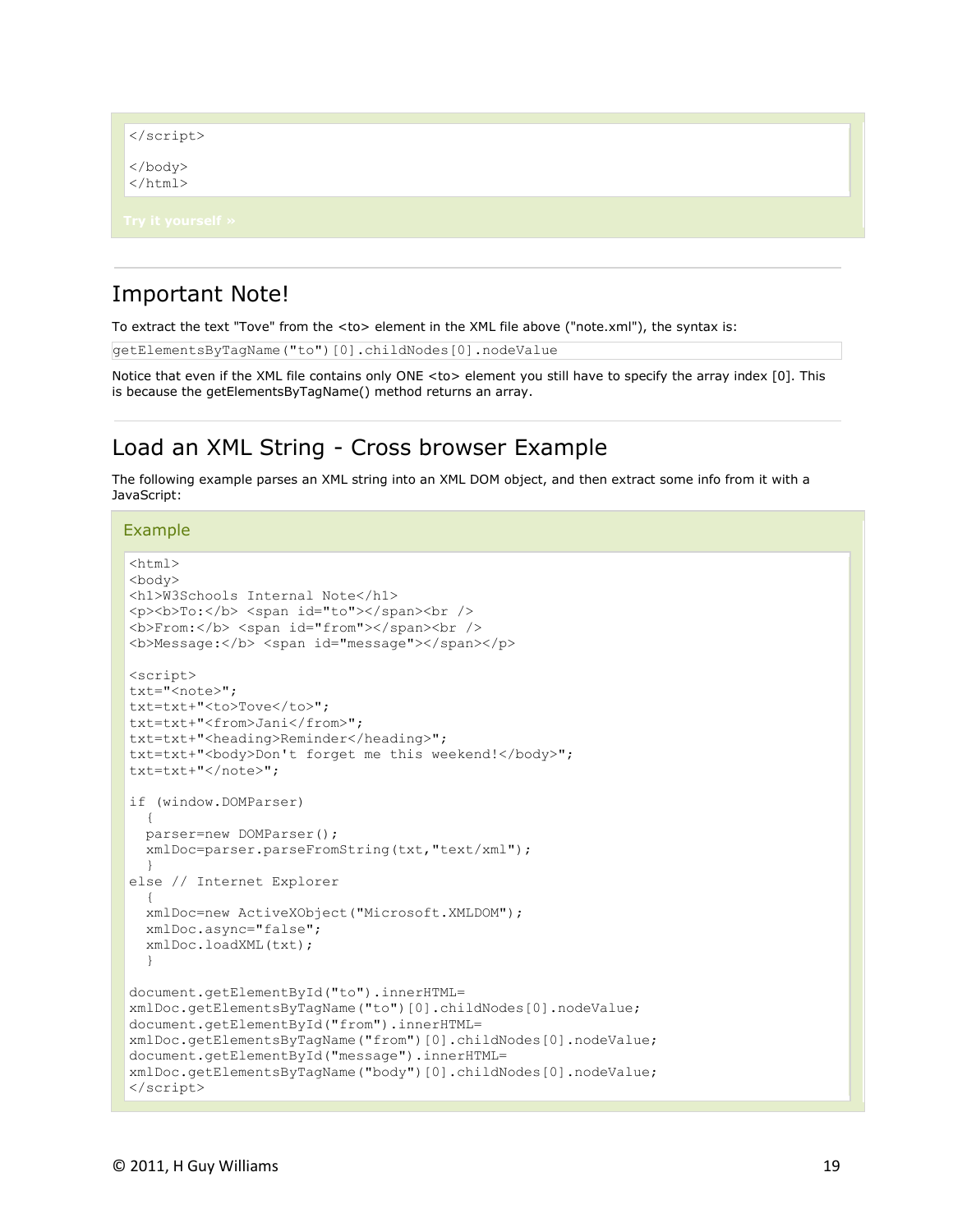</body> </html>

## Add HTML to XML Data

In the following example, we loop through an XML file (["cd\\_catalog.xml"](http://www.w3schools.com/xml/cd_catalog.xml)), and display the content of each CD element as an HTML table row:

Example

```
<html><body>
<script type="text/javascript">
if (window.XMLHttpRequest)
 {// code for IE7+, Firefox, Chrome, Opera, Safari
 xmlhttp=new XMLHttpRequest();
  }
else
 {// code for IE6, IE5
 xmlhttp=new ActiveXObject("Microsoft.XMLHTTP");
  }
xmlhttp.open("GET","cd catalog.xml",false);
xmlhttp.send();
xmlDoc=xmlhttp.responseXML;
document.write("<table border='1'>");
var x=xmlDoc.getElementsByTagName("CD");
for (i=0;i<x.length;i++)
 {
 document.write("<tr><td>");
 document.write(x[i].getElementsByTagName("ARTIST")[0].childNodes[0].nodeValue);
 document.write("</td><td>");
 document.write(x[i].getElementsByTagName("TITLE")[0].childNodes[0].nodeValue);
 document.write("</td></tr>");
  }
document.write("</table>");
</script>
</body>
</html>
```
For more information about using JavaScript and the XML DOM, visit our [XML DOM tutorial.](http://www.w3schools.com/dom/default.asp)

This chapter demonstrates some small XML applications built on XML, HTML, XML DOM and JavaScript.

### The XML Document Used

In this application we will use the ["cd\\_catalog.xml"](http://www.w3schools.com/xml/cd_catalog.xml) file.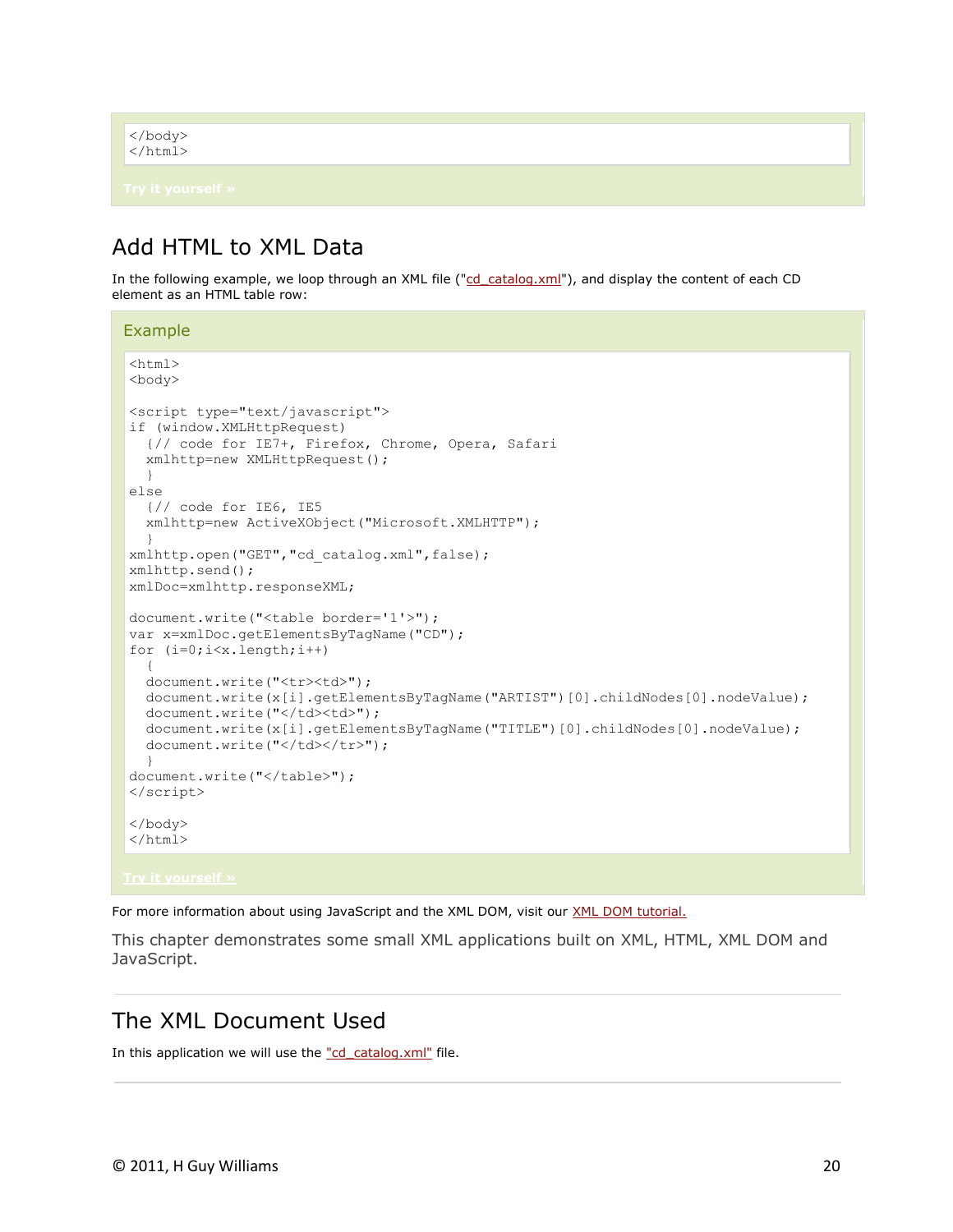## Display the First CD in an HTML div Element

The following example gets the XML data from the first CD element and displays it in an HTML element with id="showCD". The displayCD() function is called when the page is loaded:

#### Example

```
x=xmlDoc.getElementsByTagName("CD");
i=0;function displayCD()
{
artist=(x[i].getElementsByTagName("ARTIST")[0].childNodes[0].nodeValue);
title=(x[i].getElementsByTagName("TITLE")[0].childNodes[0].nodeValue);
year=(x[i].getElementsByTagName("YEAR")[0].childNodes[0].nodeValue);
txt="Artist: " + artist + "<br />Title: " + title + "<br />Year: "+ year;
document.getElementById("showCD").innerHTML=txt;
}
```
### Navigate Between the CDs

To navigate between the CDs in the example above, add a next() and previous() function:

Example

```
function next()
{ // display the next CD, unless you are on the last CD
if (i<x.length-1)
   {
 i++; displayCD();
   }
}
function previous()
{ // displays the previous CD, unless you are on the first CD
if (i>0)
   {
  i--; displayCD();
   }
}
```
#### Show Album Information When Clicking On a CD

The last example shows how you can show album information when the user clicks on a CD:

[Try it yourself.](http://www.w3schools.com/xml/tryit.asp?filename=tryxml_app)

For more information about using JavaScript and the XML DOM, visit our [XML DOM tutorial.](http://www.w3schools.com/dom/default.asp)

XML Namespaces provide a method to avoid element name conflicts.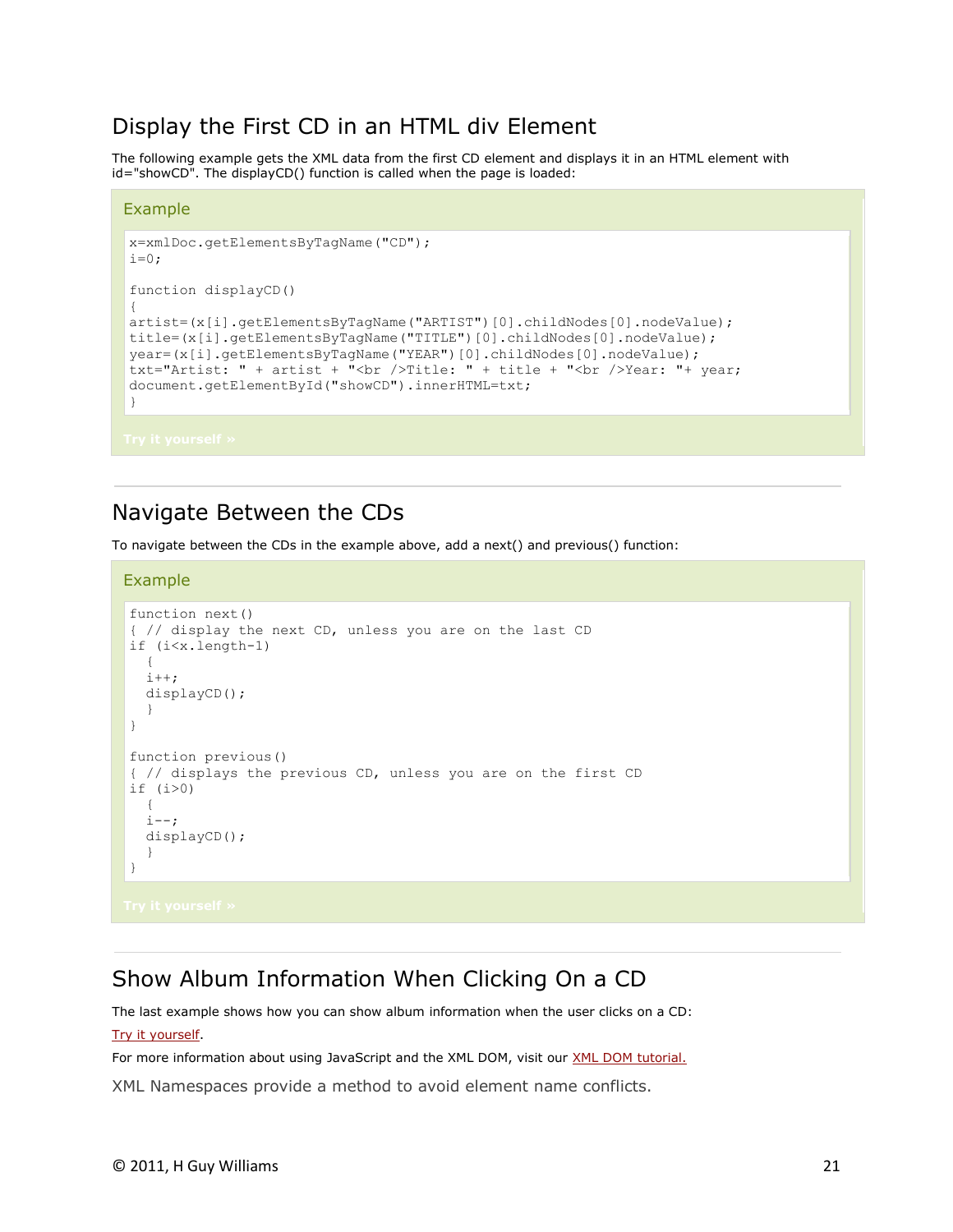### Name Conflicts

In XML, element names are defined by the developer. This often results in a conflict when trying to mix XML documents from different XML applications.

This XML carries HTML table information:

```
<table>
  <tr>
     <td>Apples</td>
     <td>Bananas</td>
  \langle/tr>
</table>
```
This XML carries information about a table (a piece of furniture):

```
<sub>th</sub>able></sub>
  <name>African Coffee Table</name>
  <width>80</width>
  <length>120</length>
</table>
```
If these XML fragments were added together, there would be a name conflict. Both contain a <table> element, but the elements have different content and meaning.

An XML parser will not know how to handle these differences.

#### Solving the Name Conflict Using a Prefix

Name conflicts in XML can easily be avoided using a name prefix.

This XML carries information about an HTML table, and a piece of furniture:

```
<h:table>
  \langle h\cdot+r\rangle <h:td>Apples</h:td>
     <h:td>Bananas</h:td>
  \langleh:tr>
</h:table>
<f:table>
 <f:name>African Coffee Table</f:name>
  <f:width>80</f:width>
  <f:length>120</f:length>
</f:table>
```
In the example above, there will be no conflict because the two <table> elements have different names.

## XML Namespaces - The xmlns Attribute

When using prefixes in XML, a so-called **namespace** for the prefix must be defined.

The namespace is defined by the **xmlns attribute** in the start tag of an element.

The namespace declaration has the following syntax. xmlns:*prefix*="*URI*".

```
<root>
<h:table xmlns:h="http://www.w3.org/TR/html4/">
  \langle h:tr\rangle <h:td>Apples</h:td>
     <h:td>Bananas</h:td>
  \langleh:tr>
```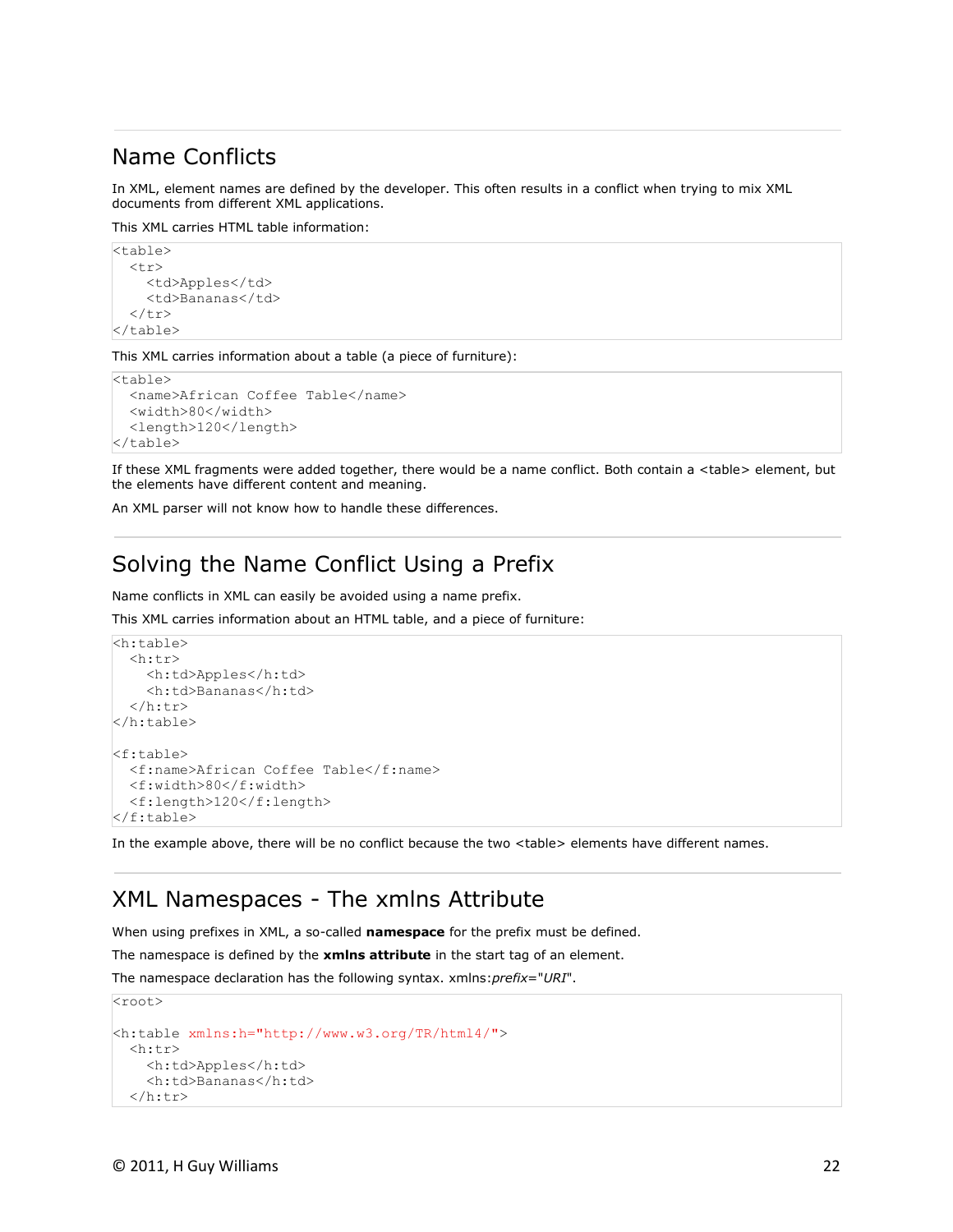```
</h:table>
<f:table xmlns:f="http://www.w3schools.com/furniture">
  <f:name>African Coffee Table</f:name>
  <f:width>80</f:width>
  <f:length>120</f:length>
</f:table>
```
</root>

In the example above, the xmlns attribute in the <table> tag give the h: and f: prefixes a qualified namespace.

When a namespace is defined for an element, all child elements with the same prefix are associated with the same namespace.

Namespaces can be declared in the elements where they are used or in the XML root element:

```
<root
xmlns:h="http://www.w3.org/TR/html4/"
xmlns:f="http://www.w3schools.com/furniture">
<h:table>
  \langle h:tr \rangle <h:td>Apples</h:td>
     <h:td>Bananas</h:td>
  \langle/h:tr>
</h:table>
<f:table>
   <f:name>African Coffee Table</f:name>
   <f:width>80</f:width>
   <f:length>120</f:length>
</f:table>
```
#### $\langle$ root>

**Note:** The namespace URI is not used by the parser to look up information.

The purpose is to give the namespace a unique name. However, often companies use the namespace as a pointer to a web page containing namespace information.

Try to go to [http://www.w3.org/TR/html4/.](http://www.w3.org/TR/html4/)

### Uniform Resource Identifier (URI)

A **Uniform Resource Identifier** (URI) is a string of characters which identifies an Internet Resource.

The most common URI is the **Uniform Resource Locator** (URL) which identifies an Internet domain address. Another, not so common type of URI is the **Universal Resource Name** (URN).

In our examples we will only use URLs.

#### Default Namespaces

Defining a default namespace for an element saves us from using prefixes in all the child elements. It has the following syntax:

xmlns="*namespaceURI*"

This XML carries HTML table information:

```
<table xmlns="http://www.w3.org/TR/html4/">
  <tr>
     <td>Apples</td>
     <td>Bananas</td>
  \langletr>
```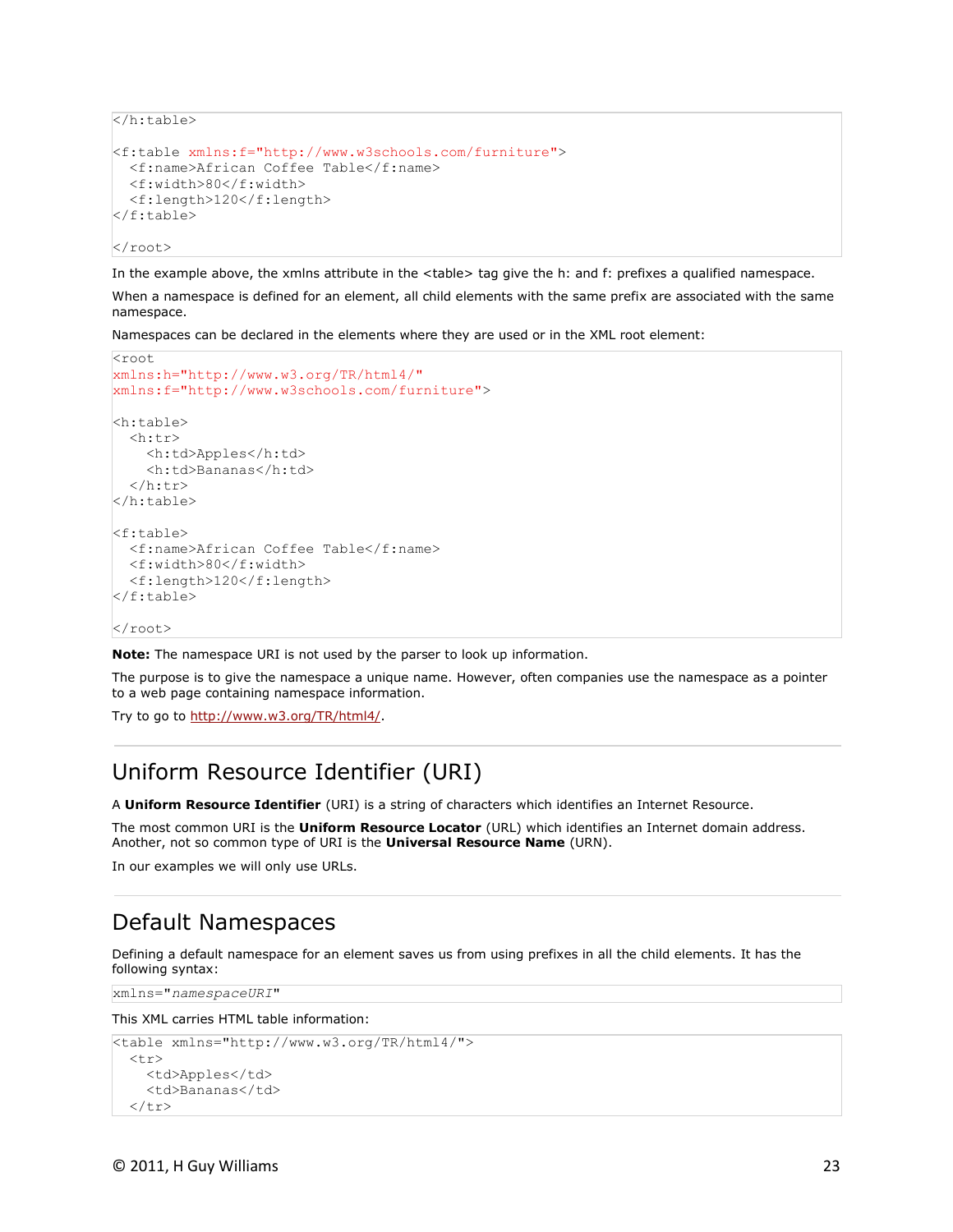</table>

This XML carries information about a piece of furniture:

```
<table xmlns="http://www.w3schools.com/furniture">
 <name>African Coffee Table</name>
 <width>80</width>
 <length>120</length>
</table>
```
#### Namespaces in Real Use

XSLT is an XML language that can be used to transform XML documents into other formats, like HTML.

In the XSLT document below, you can see that most of the tags are HTML tags.

```
The tags that are not HTML tags have the prefix xsl, identified by the namespace 
xmlns:xsl="http://www.w3.org/1999/XSL/Transform":
```

```
<?xml version="1.0" encoding="ISO-8859-1"?>
<xsl:stylesheet version="1.0"
xmlns:xsl="http://www.w3.org/1999/XSL/Transform">
<xsl:template match="/">
<html>
<body>
  <h2>My CD Collection</h2>
  <table border="1">
    \langle \text{tr} \rangle <th align="left">Title</th>
       <th align="left">Artist</th>
    \langletr>
     <xsl:for-each select="catalog/cd">
    <+r>
       <td><xsl:value-of select="title"/></td>
       <td><xsl:value-of select="artist"/></td>
    \langle/tr>
     </xsl:for-each>
  \langle /table>
</body>
</html>
</xsl:template>
</xsl:stylesheet>
```
If you want to learn more about XSLT, please find our XSLT tutorial at our [homepage.](http://www.w3schools.com/default.asp)

All text in an XML document will be parsed by the parser.

But text inside a CDATA section will be ignored by the parser.

### PCDATA - Parsed Character Data

XML parsers normally parse all the text in an XML document.

When an XML element is parsed, the text between the XML tags is also parsed:

<message>This text is also parsed</message>

The parser does this because XML elements can contain other elements, as in this example, where the <name> element contains two other elements (first and last):

<name><first>Bill</first><last>Gates</last></name>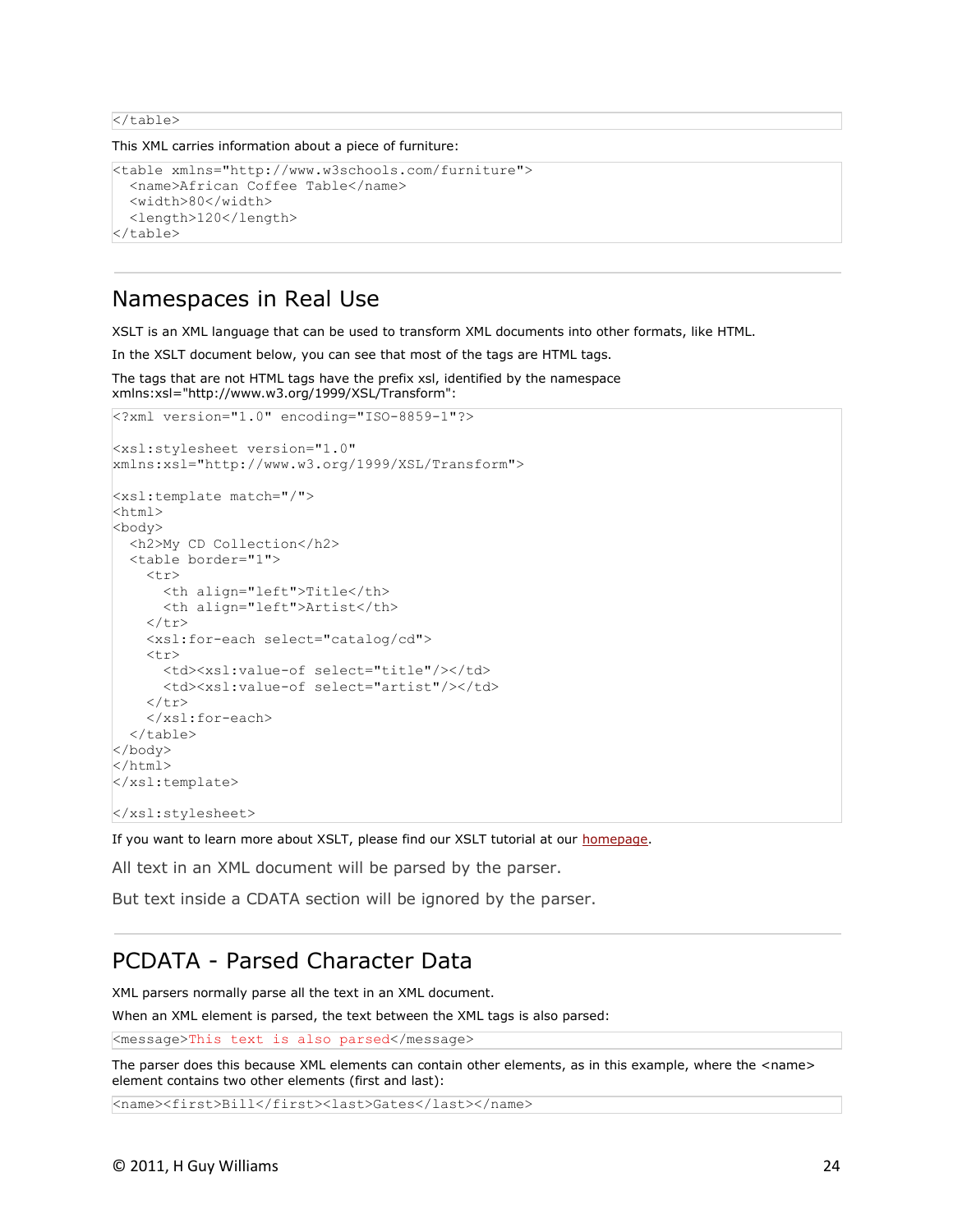and the parser will break it up into sub-elements like this:

```
|<name>
  <first>Bill</first>
  <last>Gates</last>
</name>
```
Parsed Character Data (PCDATA) is a term used about text data that will be parsed by the XML parser.

# CDATA - (Unparsed) Character Data

The term CDATA is used about text data that should not be parsed by the XML parser.

Characters like "<" and "&" are illegal in XML elements.

"<" will generate an error because the parser interprets it as the start of a new element.

"&" will generate an error because the parser interprets it as the start of an character entity.

Some text, like JavaScript code, contains a lot of "<" or "&" characters. To avoid errors script code can be defined as CDATA.

Everything inside a CDATA section is ignored by the parser.

A CDATA section starts with "**<![CDATA[**" and ends with "**]]>**":

```
<script>
<! [CDATA [
function matchwo(a,b)
{
if (a < b \& a < 0) then
  {
  return 1;
  }
else
 {
  return 0;
  }
}
|11\rangle</script>
```
In the example above, everything inside the CDATA section is ignored by the parser.

#### **Notes on CDATA sections:**

A CDATA section cannot contain the string "]]>". Nested CDATA sections are not allowed.

The "]]>" that marks the end of the CDATA section cannot contain spaces or line breaks.

XML documents can contain non ASCII characters, like Norwegian æ ø å, or French ê è é.

To avoid errors, specify the XML encoding, or save XML files as Unicode.

#### XML Encoding Errors

If you load an XML document, you can get two different errors indicating encoding problems:

#### **An invalid character was found in text content.**

You get this error if your XML contains non ASCII characters, and the file was saved as single-byte ANSI (or ASCII) with no encoding specified.

[Single byte XML file with encoding attribute.](http://www.w3schools.com/xml/singlebyte2.xml)

[Same single byte XML file with no encoding attribute.](http://www.w3schools.com/xml/singlebyte1.xml)

**Switch from current encoding to specified encoding not supported.**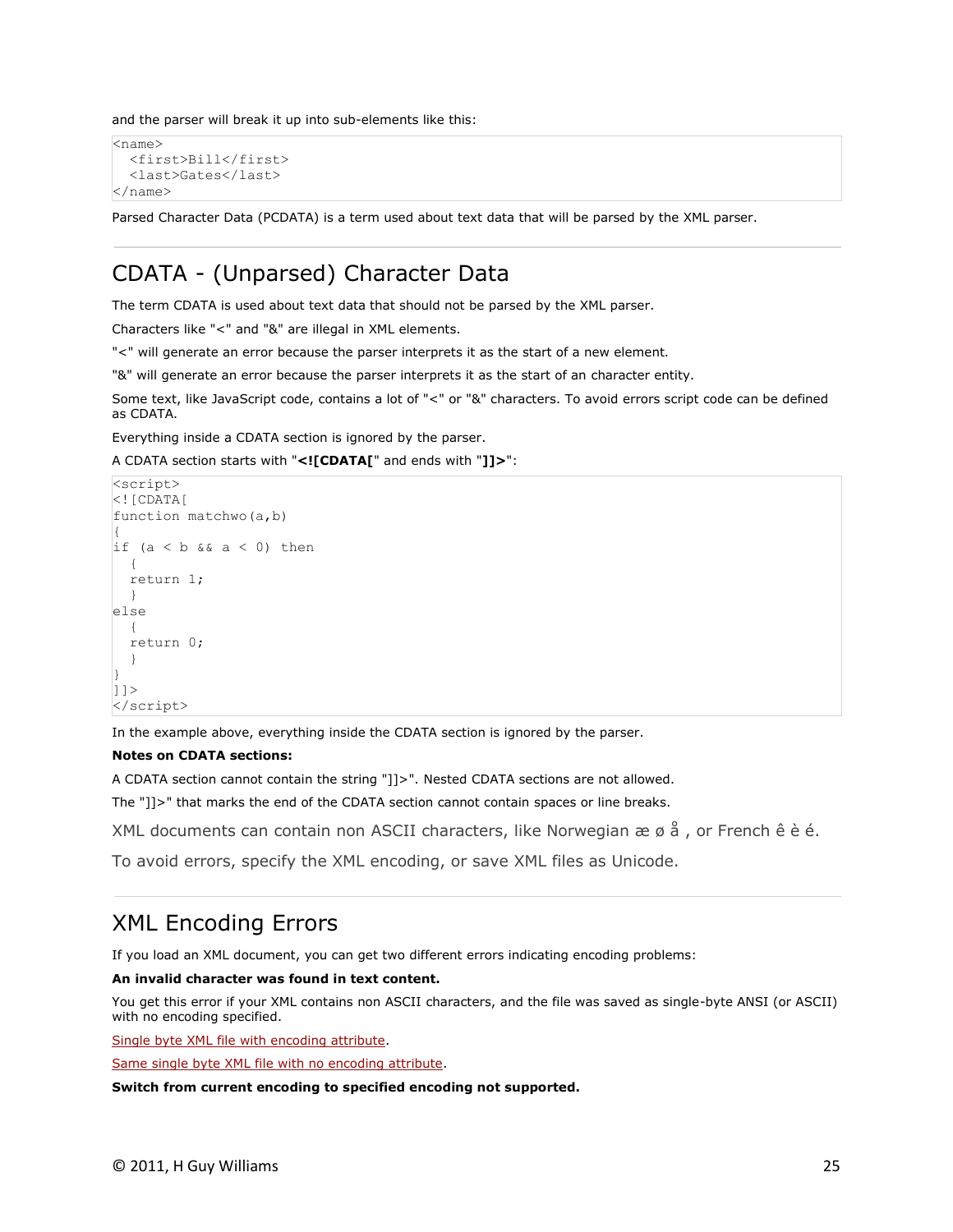You get this error if your XML file was saved as double-byte Unicode (or UTF-16) with a single-byte encoding (Windows-1252, ISO-8859-1, UTF-8) specified.

You also get this error if your XML file was saved with single-byte ANSI (or ASCII), with double-byte encoding (UTF-16) specified.

[Double byte XML file without encoding.](http://www.w3schools.com/xml/doublebyte2.xml)

[Same double byte XML file with single byte encoding.](http://www.w3schools.com/xml/doublebyte1.xml)

#### Windows Notepad

Windows Notepad save files as single-byte ANSI (ASCII) by default.

If you select "Save as...", you can specify double-byte Unicode (UTF-16).

Save the XML file below as Unicode (note that the document does not contain any encoding attribute):

```
<?xml version="1.0"?>
<note>
<from>Jani</from>
<to>Tove</to>
<message>Norwegian: æøå. French: êèé</message>
</note>
```
The file above, [note\\_encode\\_none\\_u.xml](http://www.w3schools.com/xml/note_encode_none_u.xml) will NOT generate an error. But if you specify a single-byte encoding it will.

The following encoding [\(open it\)](http://www.w3schools.com/xml/note_encode_1252_u.xml), will give an error message:

<?xml version="1.0" encoding="windows-1252"?>

The following encoding [\(open it\)](http://www.w3schools.com/xml/note_encode_8859_u.xml), will give an error message:

<?xml version="1.0" encoding="ISO-8859-1"?>

The following encoding [\(open it\)](http://www.w3schools.com/xml/note_encode_utf8_u.xml), will give an error message:

<?xml version="1.0" encoding="UTF-8"?>

The following encoding [\(open it\)](http://www.w3schools.com/xml/note_encode_utf16_u.xml), will NOT give an error:

```
<?xml version="1.0" encoding="UTF-16"?>
```
#### Conclusion

- Always use the encoding attribute
- Use an editor that supports encoding
- Make sure you know what encoding the editor uses
- Use the same encoding in your encoding attribute

# XML on the Server

XML files are plain text files just like HTML files.

XML can easily be stored and generated by a standard web server.

#### Storing XML Files on the Server

XML files can be stored on an Internet server exactly the same way as HTML files.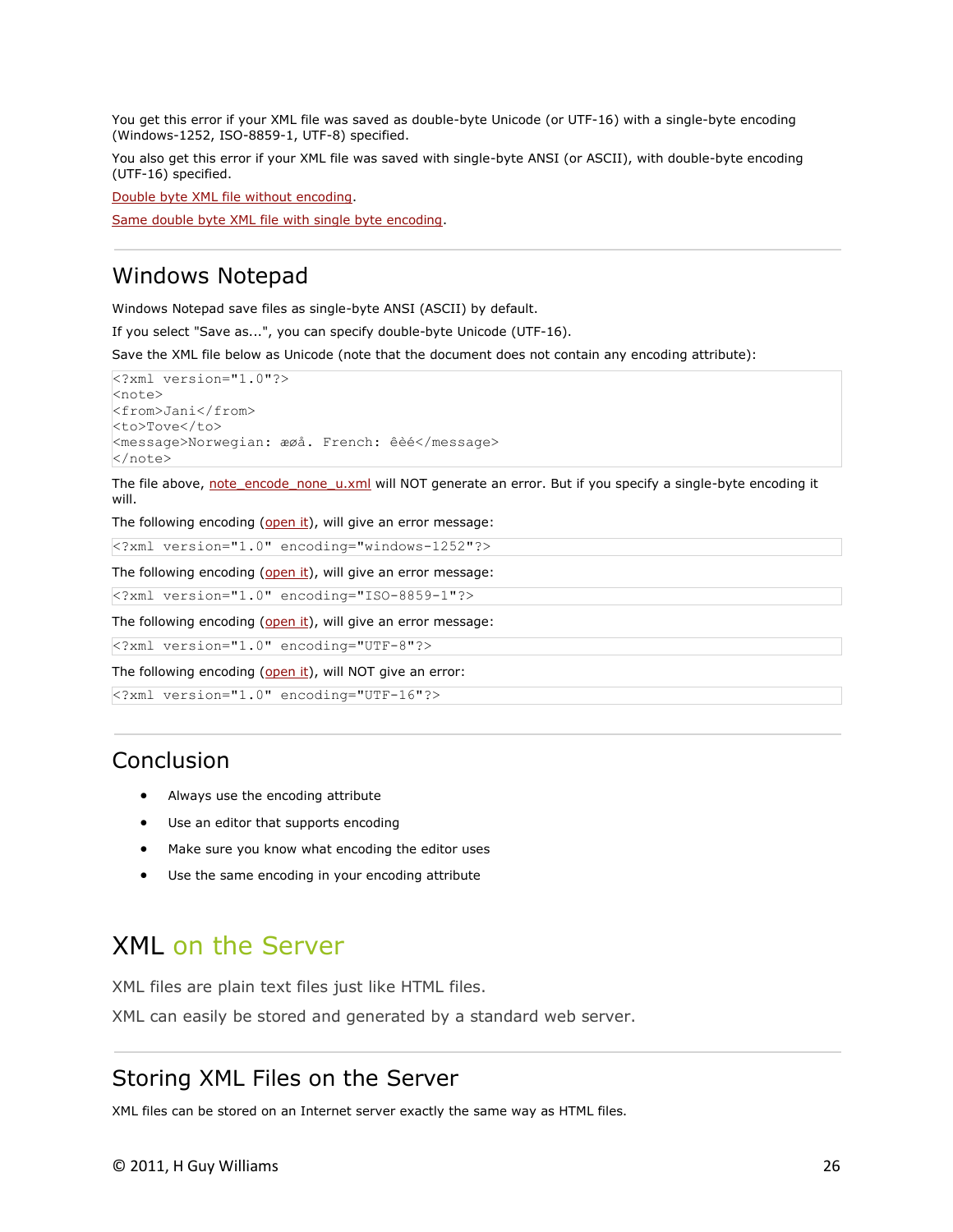Start Windows Notepad and write the following lines:

```
<?xml version="1.0" encoding="ISO-8859-1"?>
<note>
  <from>Jani</from>
  <to>Tove</to>
  <message>Remember me this weekend</message>
</note>
```
Save the file on your web server with a proper name like "note.xml".

### Generating XML with ASP

XML can be generated on a server without any installed XML software.

To generate an XML response from the server - simply write the following code and save it as an ASP file on the web server:

```
\epsilonresponse.ContentType="text/xml"
response.Write("<?xml version='1.0' encoding='ISO-8859-1'?>")
response.Write("<note>")
response.Write("<from>Jani</from>")
response.Write("<to>Tove</to>")
response.Write("<message>Remember me this weekend</message>")
response.Write("</note>")
|\frac{6}{2}
```
Note that the content type of the response must be set to "text/xml".

[See how the ASP file will be returned from the server.](http://www.w3schools.com/xml/note.asp)

If you want to study ASP, you will find our ASP tutorial on our [homepage.](http://www.w3schools.com/default.asp)

#### Generating XML with PHP

To generate an XML response from the server using PHP, use following code:

```
<?php
header("Content-type: text/xml");
echo "<?xml version='1.0' encoding='ISO-8859-1'?>";
echo "<note>";
echo "<from>Jani</from>";
echo "<to>Tove</to>";
echo "<message>Remember me this weekend</message>";
echo "</note>";
|?
```
Note that the content type of the response header must be set to "text/xml".

[See how the PHP file will be returned from the server.](http://www.w3schools.com/xml/note.php)

If you want to study PHP, you will find our PHP tutorial on our [homepage.](http://www.w3schools.com/default.asp)

#### Generating XML From a Database

XML can be generated from a database without any installed XML software.

To generate an XML database response from the server, simply write the following code and save it as an ASP file on the web server:

```
<response.ContentType = "text/xml"
set conn=Server.CreateObject("ADODB.Connection")
conn.provider="Microsoft.Jet.OLEDB.4.0;"
```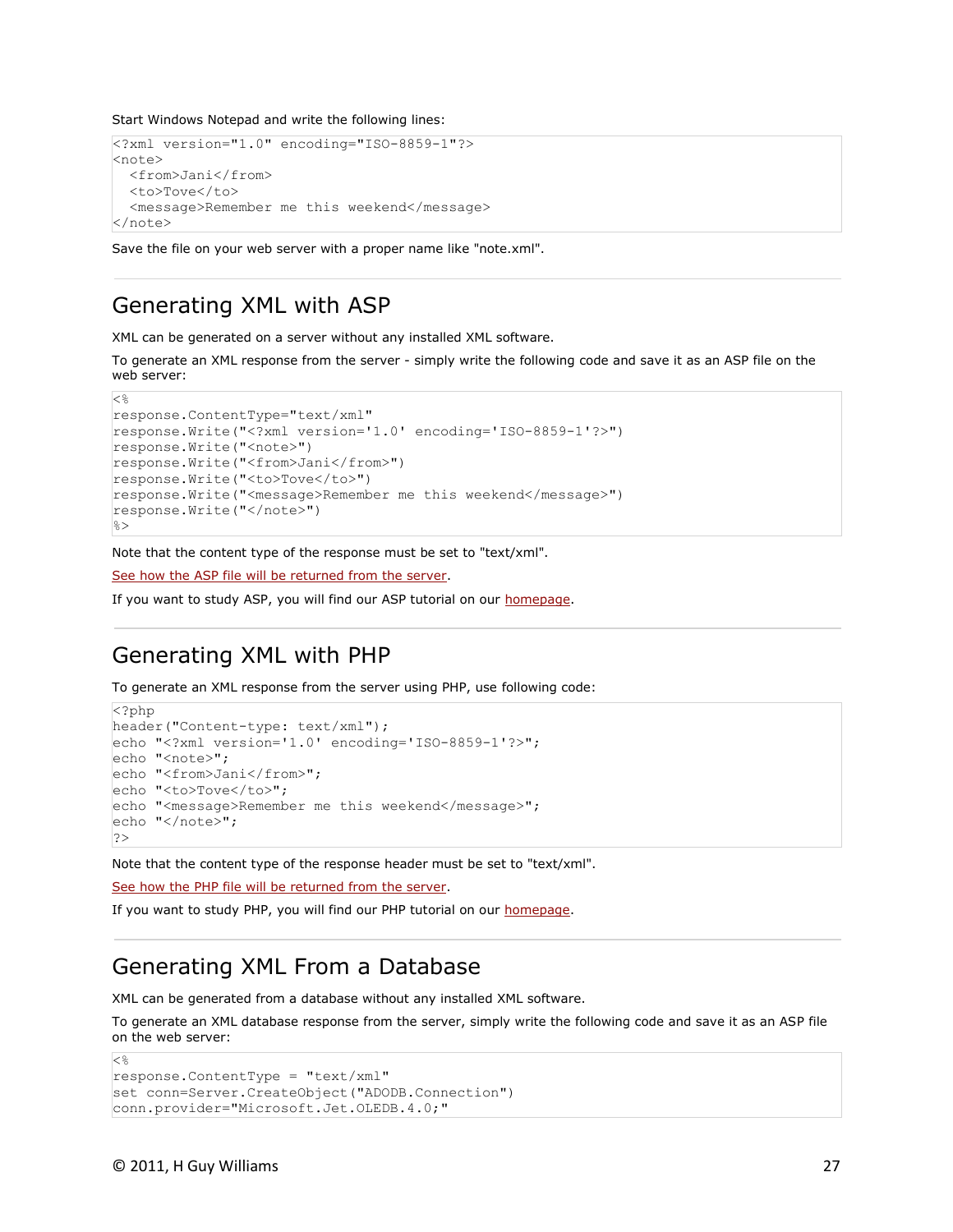```
conn.open server.mappath("/db/database.mdb")
sql="select fname,lname from tblGuestBook"
set rs=Conn.Execute(sql)
response.write("<?xml version='1.0' encoding='ISO-8859-1'?>")
response.write("<guestbook>")
while (not rs.EOF)
response.write("<guest>")
response.write("<fname>" & rs("fname") & "</fname>")
response.write("<lname>" & rs("lname") & "</lname>")
response.write("</guest>")
rs.MoveNext()
wend
rs.close()
conn.close()
response.write("</guestbook>")
|8>
```
[See the real life database output from the ASP file above.](http://www.w3schools.com/xml/guestbook.asp)

```
The example above uses ASP with ADO.
```
If you want to study ASP and ADO, you will find the tutorials on our [homepage.](http://www.w3schools.com/default.asp)

# Transforming XML with XSLT on the Server

This ASP transforms an XML file to XHTML on the server:

```
<'Load XML
set xml = Server.CreateObject("Microsoft.XMLDOM")
xml.async = false
xml.load(Server.MapPath("simple.xml"))
'Load XSL
set xsl = Server.CreateObject("Microsoft.XMLDOM")
xsl.async = false
xsl.load(Server.MapPath("simple.xsl"))
'Transform file
Response.Write(xml.transformNode(xsl))
\frac{6}{6}
```
Example explained

- The first block of code creates an instance of the Microsoft XML parser (XMLDOM), and loads the XML file into memory.
- The second block of code creates another instance of the parser and loads the XSL file into memory.
- The last line of code transforms the XML document using the XSL document, and sends the result as XHTML to your browser. Nice!

[See how it works.](http://www.w3schools.com/xml/simple.asp)

# Saving XML To a File Using ASP

This ASP example creates a simple XML document and saves it on the server:

```
<text="<note>"
text=text & "<to>Tove</to>"
```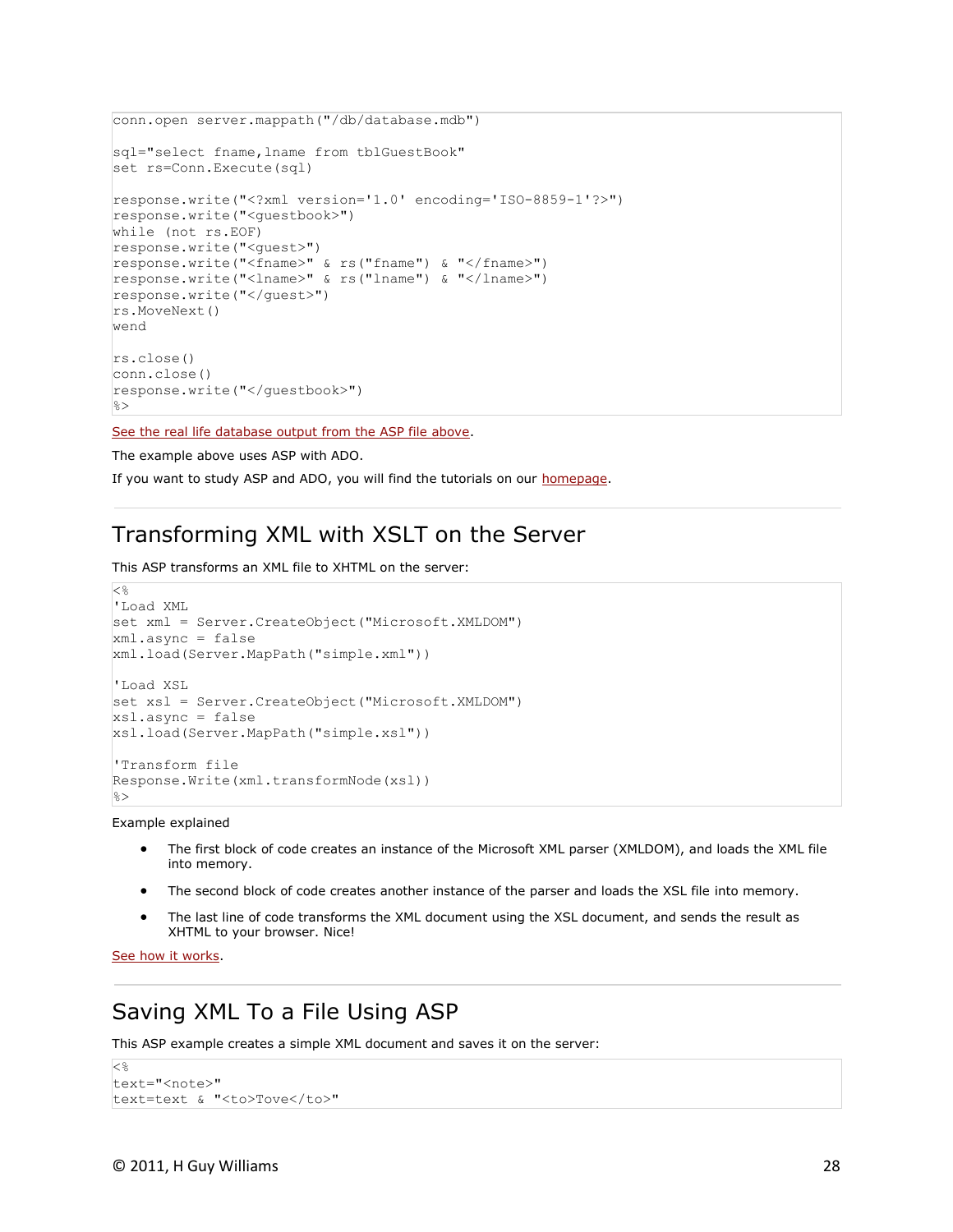```
text=text & "<from>Jani</from>"
text=text & "<heading>Reminder</heading>"
text=text & "<body>Don't forget me this weekend!</body>"
text=text & "</note>"
set xmlDoc=Server.CreateObject("Microsoft.XMLDOM")
xmlDoc.async="false"
xmlDoc.loadXML(text)
xmlDoc.Save("test.xml")
\frac{6}{6}
```
# XML DOM Advanced

#### The XML DOM - Advanced

In an [earlier chapter of this tutorial](http://www.w3schools.com/xml/xml_dom.asp) we introduced the XML DOM, and we used the getElementsByTagName() method to retrieve data from an XML document.

In this chapter we will explain some other important XML DOM methods.

You can learn more about the XML DOM in our [XML DOM tutorial.](http://www.w3schools.com/dom/default.asp)

### Get the Value of an Element

The XML file used in the examples below: **books.xml**.

The following example retrieves the text value of the first <title> element:

#### Example

txt=xmlDoc.getElementsByTagName("title")[0].childNodes[0].nodeValue;

### Get the Value of an Attribute

The following example retrieves the text value of the "lang" attribute of the first <title> element:

#### Example

```
txt=xmlDoc.getElementsByTagName("title")[0].getAttribute("lang");
```
# Change the Value of an Element

The following example changes the text value of the first <title> element:

#### Example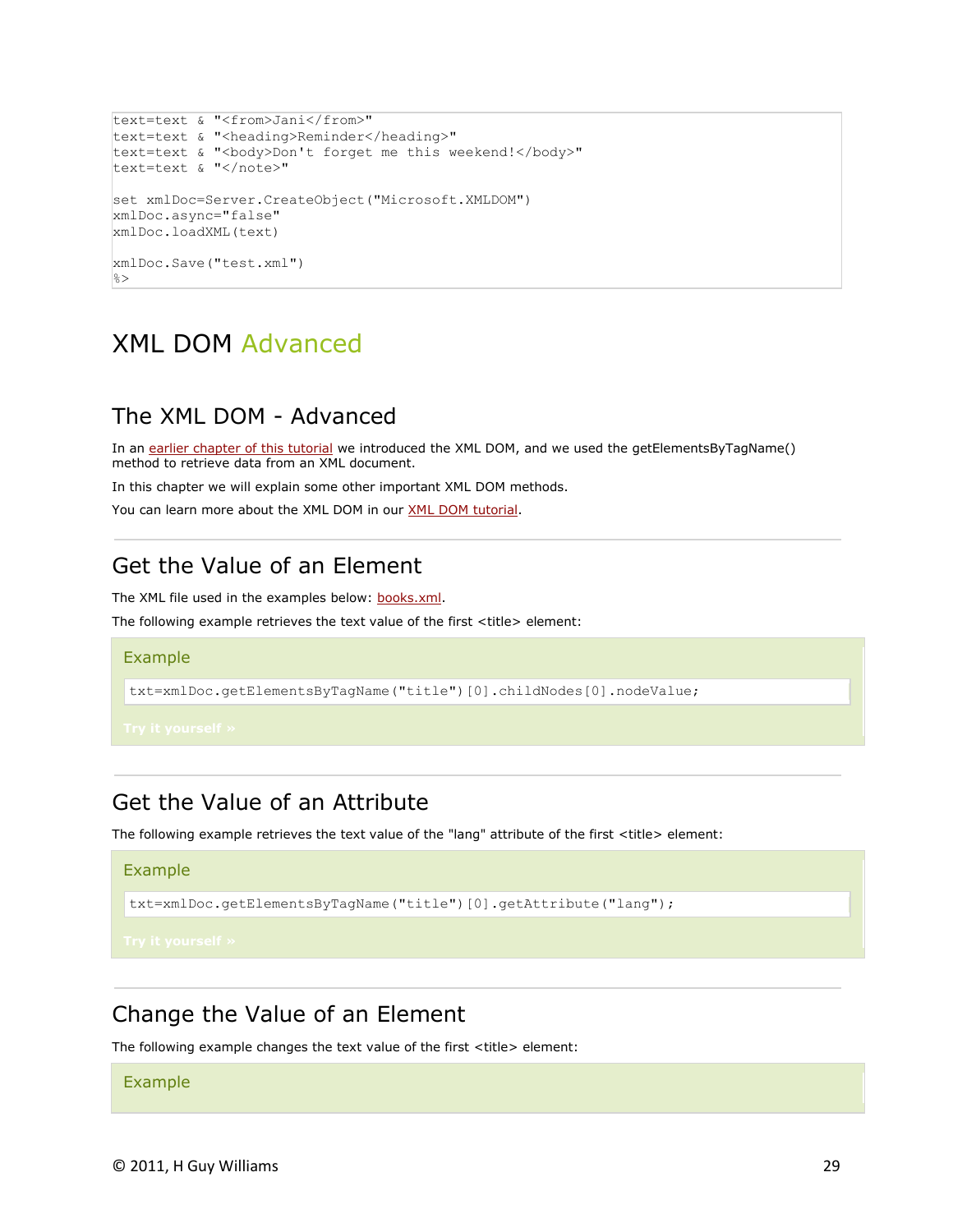```
x=xmlDoc.getElementsByTagName("title")[0].childNodes[0];
x.nodeValue="Easy Cooking";
```
# Create a New Attribute

The XML DOM setAttribute() method can be used to change the value of an existing attribute, or to create a new attribute.

The following example adds a new attribute (edition="first") to each <book> element:

```
Example
x=xmlDoc.getElementsByTagName("book");
for(i=0;i<x.length;i++)
  {
  x[i].setAttribute("edition","first");
  }
```
#### Create an Element

The XML DOM createElement() method creates a new element node.

The XML DOM createTextNode() method creates a new text node.

The XML DOM appendChild() method adds a child node to a node (after the last child).

To create a new element with text content, it is necessary to both create a new element node and a new text node, and then append it to an existing node.

The following example creates a new element (<edition>), with the following text: First, and adds it to the first <book> element:

#### Example

```
newel=xmlDoc.createElement("edition");
newtext=xmlDoc.createTextNode("First");
newel.appendChild(newtext);
x=xmlDoc.getElementsByTagName("book");
x[0].appendChild(newel);
```
Example explained:

- Create an <edition> element
- Create a text node with the following text: First
- Append the text node to the new <edition> element
- Append the <edition> element to the first <br/>book> element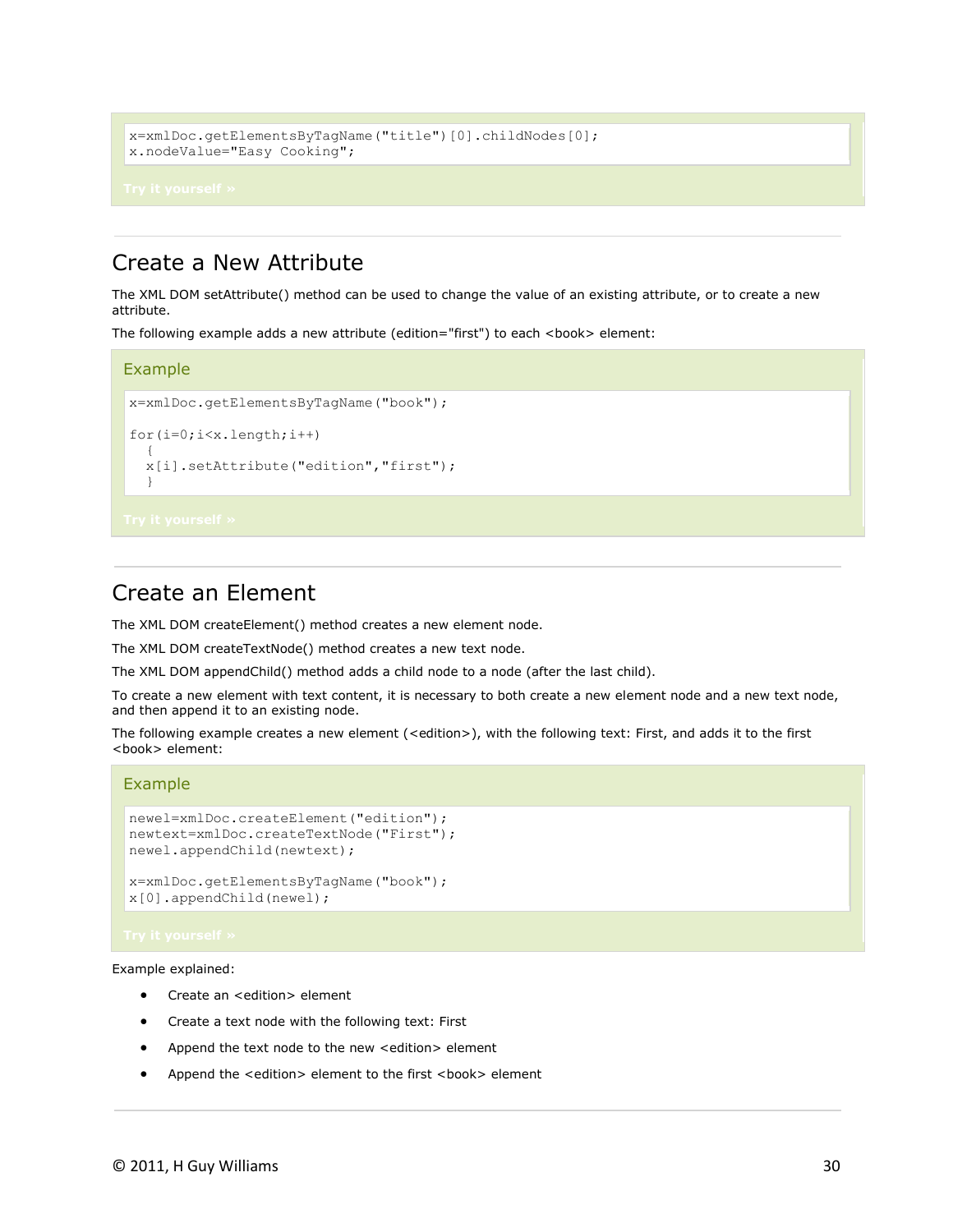# Remove an Element

The following example removes the first node in the first <br/>book> element:

# Example x=xmlDoc.getElementsByTagName("book")[0]; x.removeChild(x.childNodes[0]);

**Note:** The result of the example above may be different depending on what browser you use. Firefox treats new lines as empty text nodes, Internet Explorer does not. You can read more about this and how to avoid it in our XML [DOM tutorial.](http://www.w3schools.com/dom/default.asp)

# XML Don't

Here are some technologies you should try to avoid when using XML.

# Internet Explorer - XML Data Islands

**What is it?** An XML data island is XML data embedded into an HTML page.

**Why avoid it?** XML Data Islands only works with Internet Explorer browsers.

**What to use instead?** You should use JavaScript and XML DOM to parse and display XML in HTML.

For more information about JavaScript and XML DOM, visit our [XML DOM tutorial.](http://www.w3schools.com/dom/default.asp)

# XML Data Island Example

This example uses the XML document ["cd\\_catalog.xml"](http://www.w3schools.com/xml/cd_catalog.xml).

Bind the XML document to an <xml> tag in the HTML document. The id attribute defines an id for the data island, and the src attribute points to the XML file:

```
Example
This example only works in IE
<h+ml><body>
<xml id="cdcat" src="cd_catalog.xml"></xml>
<table border="1" datasrc="#cdcat">
<tr>
<td><span datafld="ARTIST"></span></td>
<td><span datafld="TITLE"></span></td>
\langletr>
</table>
</body>
</html>
```
The datasrc attribute of the <table> tag binds the HTML table to the XML data island.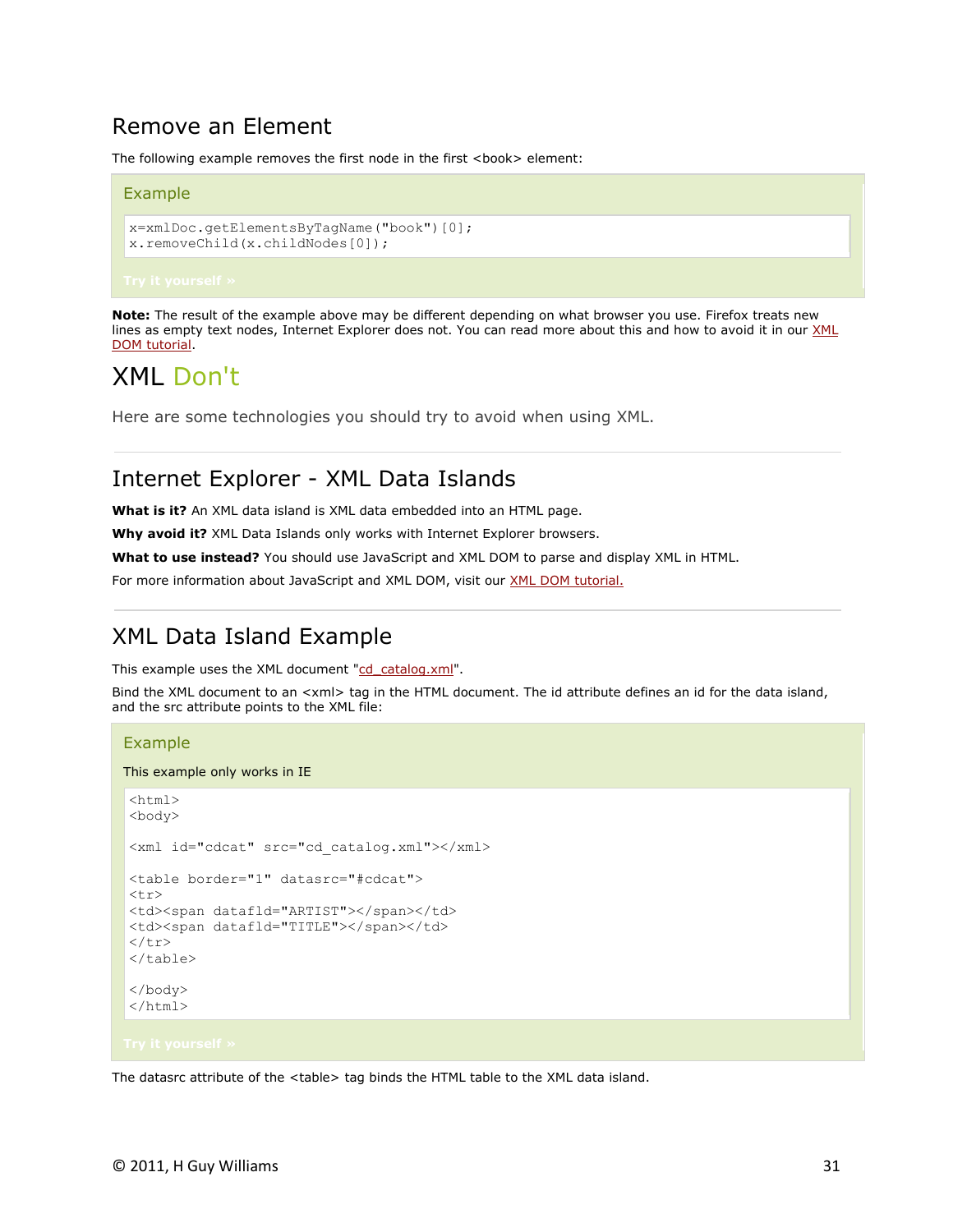The <span> tags allow the datafld attribute to refer to the XML element to be displayed. In this case, "ARTIST" and "TITLE". As the XML is read, additional rows are created for each <CD> element.

### Internet Explorer - Behaviors

**What is it?** Internet Explorer 5 introduced behaviors. Behaviors are a way to add behaviors to XML (or HTML) elements with the use of CSS styles.

**Why avoid it?** The behavior attribute is only supported by Internet Explorer.

**What to use instead?** Use JavaScript and XML DOM (or HTML DOM) instead.

#### Example 1 - Mouseover Highlight

The following HTML file has a <style> element that defines a behavior for the <h1> element:

 $\verb|thtml|>$ <head> <style type="text/css"> h1 { behavior: url(behave.htc) } </style> </head> <body> <h1>Mouse over me!!!</h1> </body> </html>

The XML document "behave.htc" is shown below (The file contains a JavaScript and event handlers for the elements):

```
<attach for="element" event="onmouseover" handler="hig_lite" />
<attach for="element" event="onmouseout" handler="low_lite" />
<script type="text/javascript">
function hig_lite()
{
element.style.color='red';
}
function low_lite()
{
element.style.color='blue';
}
</script>
```
#### Example 2 - Typewriter Simulation

The following HTML file has a <style> element that defines a behavior for elements with an id of "typing":

```
<h+m1><head>
<style type="text/css">
#typing
{
behavior:url(typing.htc);
font-family:'courier new';
}
```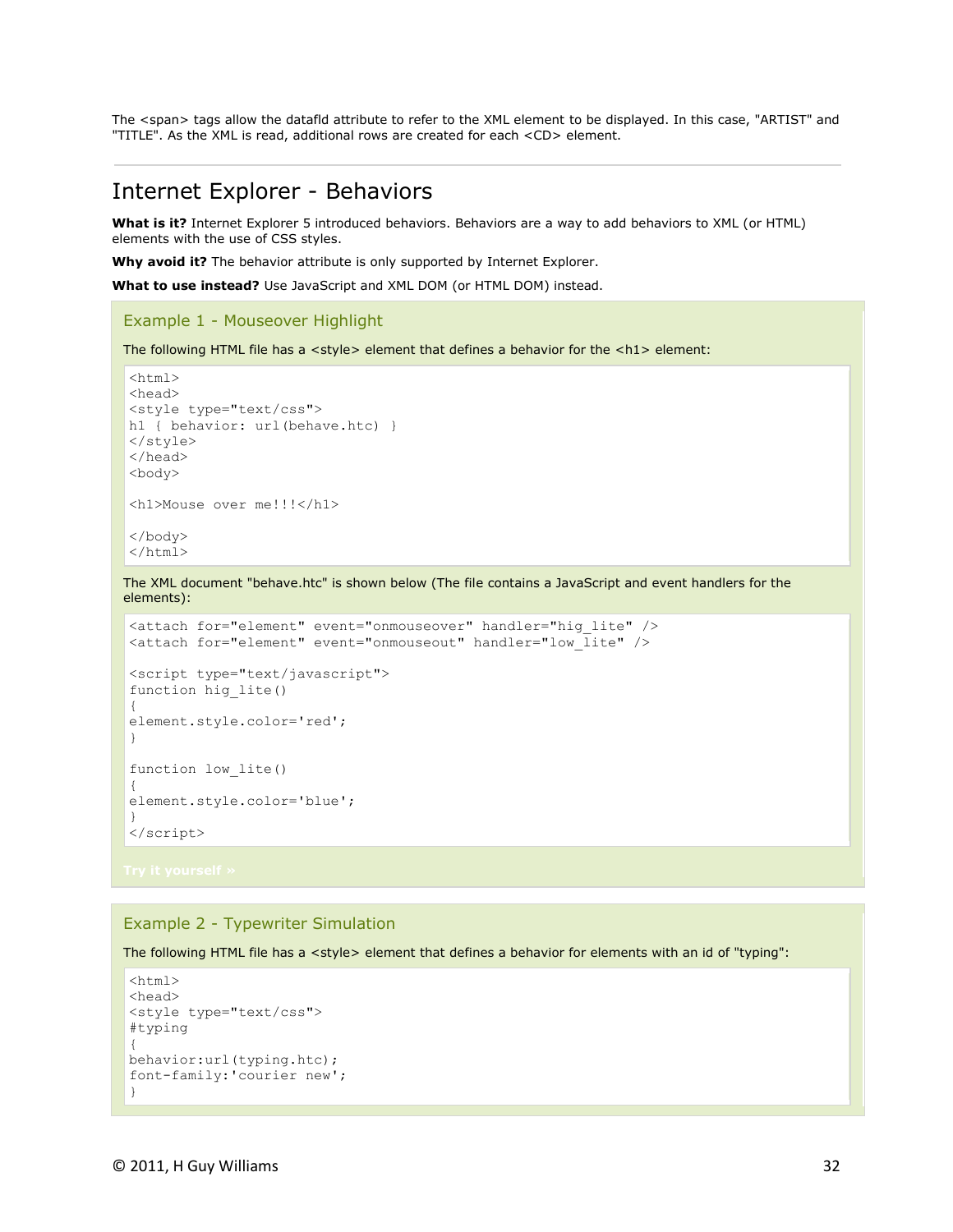```
</style>
</head>
<body>
<span id="typing" speed="100">IE5 introduced DHTML behaviors.
Behaviors are a way to add DHTML functionality to HTML elements
with the ease of CSS.<br />>> /><br />> />How do behaviors work?<br />>
By using XML we can link behaviors to any element in a web page
and manipulate that element.</p>v </span>
</body>
```

```
\langle/html>
```
The XML document "typing.htc" is shown below:

```
<attach for="window" event="onload" handler="beginTyping" />
<method name="type" />
<script type="text/javascript">
var i, text1, text2, textLength, t;
function beginTyping()
{
i=0;text1=element.innerText;
textLength=text1.length;
element.innerText="";
text2="";
t=window.setInterval(element.id+".type()",speed);
}
function type()
{
text2=text2+text1.substring(i,i+1);
element.innerText=text2;
i=i+1;if (i==textLength)
  {
  clearInterval(t);
  }
}
</script>
```
# XML Related Technologies

Below is a list of XML technologies.

[XHTML \(Extensible HTML\)](http://www.w3schools.com/xhtml/default.asp) A stricter and cleaner XML based version of HTML. [XML DOM \(XML Document Object Model\)](http://www.w3schools.com/dom/default.asp) A standard document model for accessing and manipulating XML. [XSL \(Extensible Style Sheet Language\)](http://www.w3schools.com/xsl/xsl_languages.asp) XSL consists of three parts: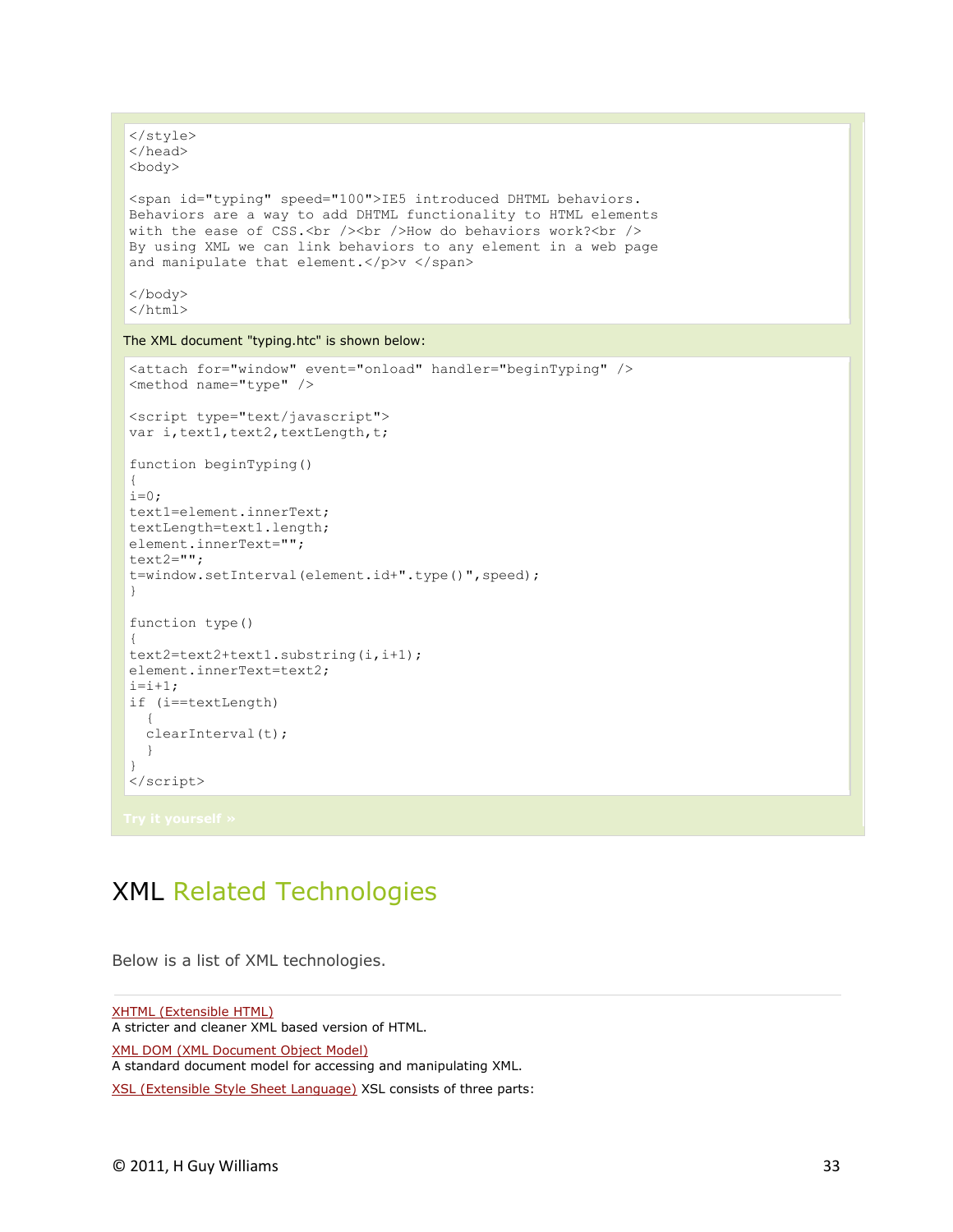- [XSLT](http://www.w3schools.com/xsl/default.asp) (XSL Transform) transforms XML into other formats, like HTML
- [XSL-FO](http://www.w3schools.com/xslfo/default.asp) (XSL Formatting Objects)- for formatting XML to screen, paper, etc
- [XPath](http://www.w3schools.com/xpath/default.asp) a language for navigating XML documents

#### [XQuery \(XML Query Language\)](http://www.w3schools.com/xquery/default.asp)

An XML based language for querying XML data.

#### [DTD \(Document Type Definition\)](http://www.w3schools.com/dtd/default.asp)

A standard for defining the legal elements in an XML document.

[XSD \(XML Schema\)](http://www.w3schools.com/schema/default.asp) An XML-based alternative to DTD.

[XLink \(XML Linking Language\)](http://www.w3schools.com/xlink/default.asp) A language for creating hyperlinks in XML documents.

[XPointer \(XML Pointer Language\)](http://www.w3schools.com/xlink/default.asp) Allows the XLink hyperlinks to point to more specific parts in the XML document.

#### [XForms \(XML Forms\)](http://www.w3schools.com/xforms/default.asp)

Uses XML to define form data.

[SOAP \(Simple Object Access Protocol\)](http://www.w3schools.com/soap/default.asp) An XML-based protocol to let applications exchange information over HTTP.

[WSDL \(Web Services Description Language\)](http://www.w3schools.com/wsdl/default.asp) An XML-based language for describing web services.

[RDF \(Resource Description Framework\)](http://www.w3schools.com/rdf/default.asp) An XML-based language for describing web resources.

[RSS \(Really Simple Syndication\)](http://www.w3schools.com/rss/default.asp) A format for syndicating news and the content of news-like sites.

[WAP \(Wireless Application Protocol\)](http://www.w3schools.com/wap/default.asp) A XML based language for displaying content on wireless clients, like mobile phones.

[SMIL \(Synchronized Multimedia Integration Language\)](http://www.w3schools.com/smil/default.asp) A language for describing audiovisual presentations.

[SVG \(Scalable Vector Graphics\)](http://www.w3schools.com/svg/default.asp) Defines graphics in XML format.

# XML in Real Life

Some examples of how XML can be used to exchange information.

### Example: XML News

#### **XMLNews is a specification for exchanging news and other information.**

Using such a standard makes it easier for both news producers and news consumers to produce, receive, and archive any kind of news information across different hardware, software, and programming languages.

#### An example XMLNews document:

```
<?xml version="1.0" encoding="ISO-8859-1"?>
<nitf>
  <head>
    <title>Colombia Earthquake</title>
  </head>
  <body>
     <headline>
       <hl1>143 Dead in Colombia Earthquake</hl1>
     </headline>
     <byline>
```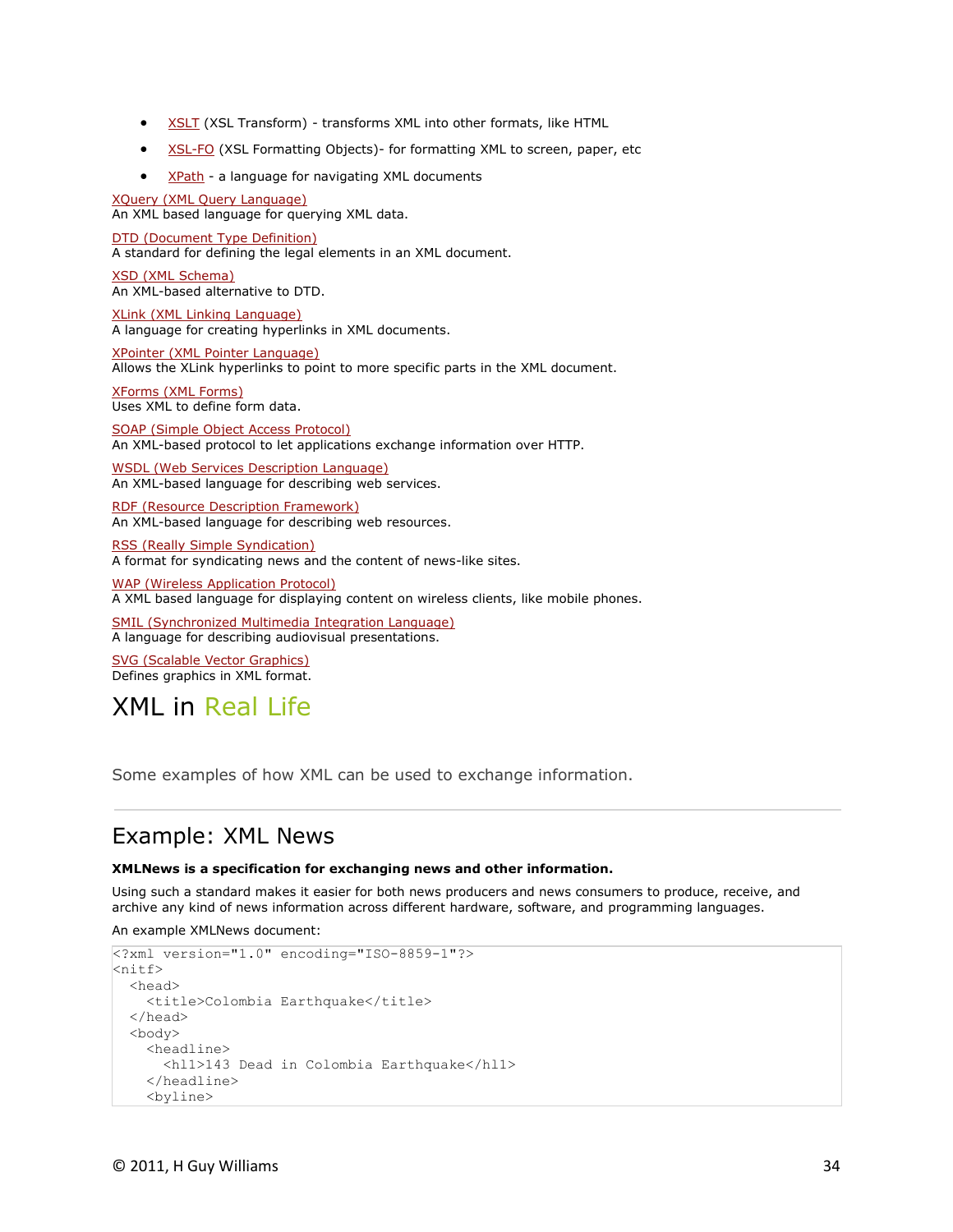```
 <bytag>By Jared Kotler, Associated Press Writer</bytag>
    </byline>
    <dateline>
      <location>Bogota, Colombia</location>
      <date>Monday January 25 1999 7:28 ET</date>
    </dateline>
 </body>
</nitf>
```
### Example: XML Weather Service

An example of an XML national weather service from NOAA (National Oceanic and Atmospheric Administration):

```
<?xml version="1.0" encoding="ISO-8859-1" ?>
<current_observation>
<credit>NOAA's National Weather Service</credit>
<credit_URL>http://weather.gov/</credit_URL>
<image>
  <url>http://weather.gov/images/xml_logo.gif</url>
  <title>NOAA's National Weather Service</title>
  <link>http://weather.gov</link>
</image>
<location>New York/John F. Kennedy Intl Airport, NY</location>
<station_id>KJFK</station_id>
<latitude>40.66</latitude>
<longitude>-73.78</longitude>
<observation time rfc822>Mon, 11 Feb 2008 06:51:00 -0500 EST
</observation_time_rfc822>
<weather>A Few Clouds</weather>
<temp_f>11</temp_f>
<temp_c>-12</temp_c>
<relative humidity>36</relative humidity>
<wind_dir>West</wind_dir>
<wind_degrees>280</wind_degrees>
<wind_mph>18.4</wind_mph>
<wind_gust_mph>29</wind_gust_mph>
<pressure_mb>1023.6</pressure_mb>
<pressure_in>30.23</pressure_in>
<dewpoint_f>-11</dewpoint_f>
<dewpoint_c>-24</dewpoint_c>
\left|<windchill_f>-7</windchill_f>
\left| <windchill \left| \right| c>-22</windchill c>
<visibility_mi>10.00</visibility_mi>
<icon_url_base>http://weather.gov/weather/images/fcicons/</icon_url_base>
<icon_url_name>nfew.jpg</icon_url_name>
<disclaimer_url>http://weather.gov/disclaimer.html</disclaimer_url>
<copyright_url>http://weather.gov/disclaimer.html</copyright_url>
```
#### </current\_observation>

# XML Editors

If you are serious about XML, you will benefit from using a professional XML Editor.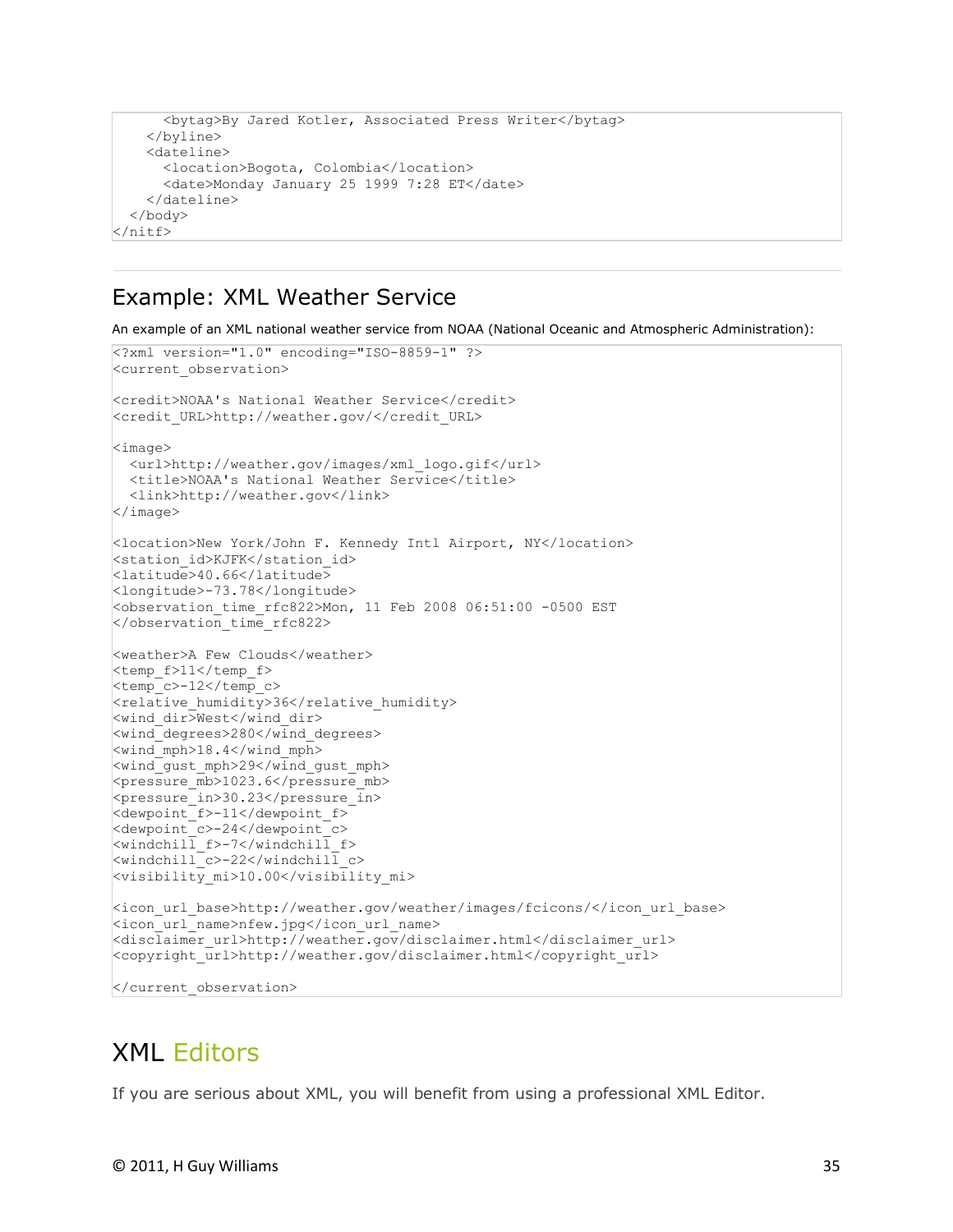### XML is Text-based

XML is a text-based markup language.

One great thing about XML is that XML files can be created and edited using a simple text-editor like Notepad.

However, when you start working with XML, you will soon find that it is better to edit XML documents using a professional XML editor.

# Why Not Notepad?

Many web developers use Notepad to edit both HTML and XML documents because Notepad is included with the most common OS and it is simple to use. Personally I often use Notepad for quick editing of simple HTML, CSS, and XML files.

But, if you use Notepad for XML editing, you will soon run into problems.

Notepad does not know that you are writing XML, so it will not be able to assist you.

# Why an XML Editor?

Today XML is an important technology, and development projects use XML-based technologies like:

- XML Schema to define XML structures and data types
- XSLT to transform XML data
- SOAP to exchange XML data between applications
- WSDL to describe web services
- RDF to describe web resources
- XPath and XQuery to access XML data
- SMIL to define graphics

To be able to write error-free XML documents, you will need an intelligent XML editor!

# XML Editors

Professional XML editors will help you to write error-free XML documents, validate your XML against a DTD or a schema, and force you to stick to a valid XML structure.

An XML editor should be able to:

- Add closing tags to your opening tags automatically
- Force you to write valid XML
- Verify your XML against a DTD
- Verify your XML against a Schema
- Color code your XML syntax



At W3Schools we have been using XMLSpy for many years. XMLSpy is our favorite XML editor. These are some of the features we especially like: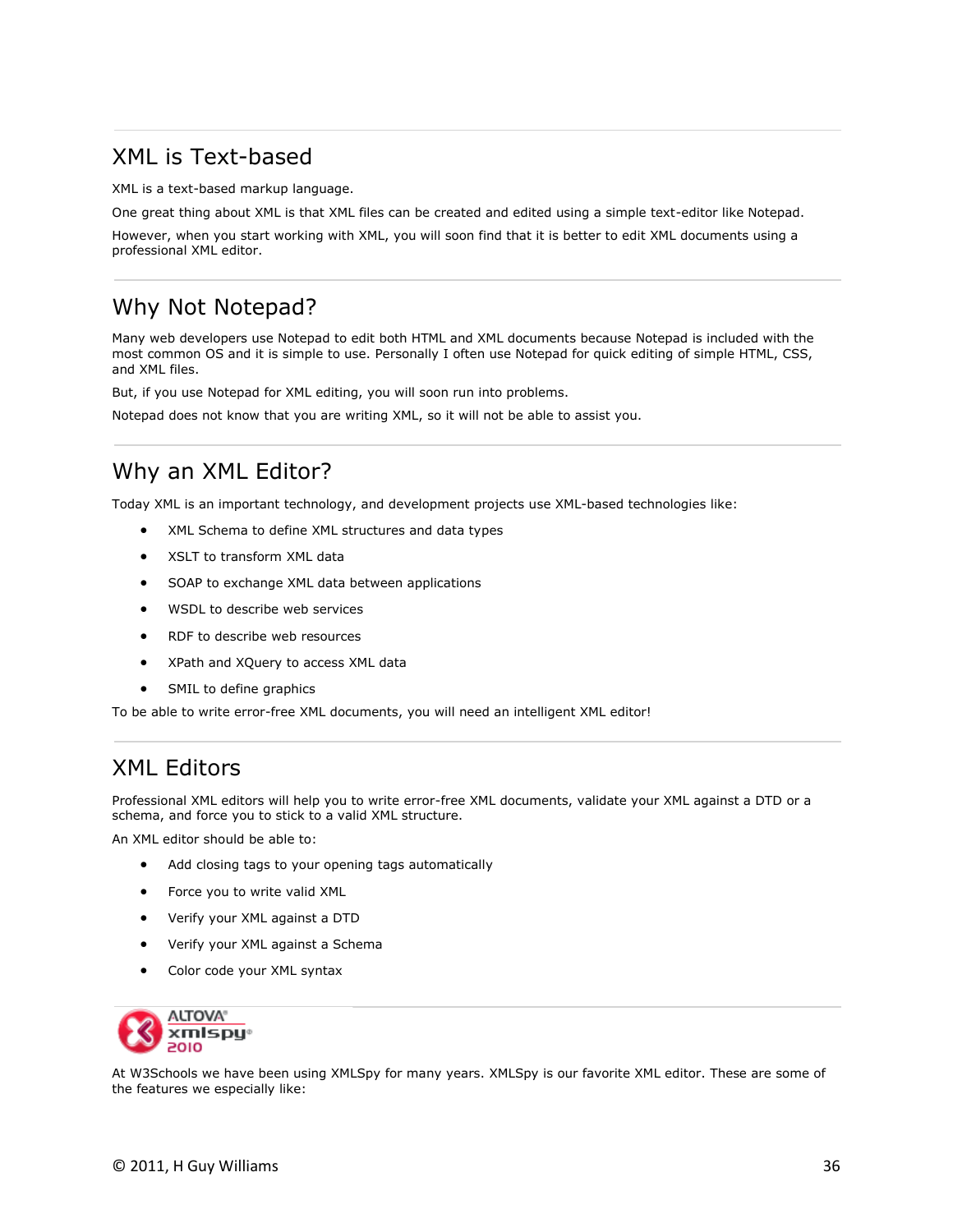- Now available in 32-bit and 64-bit versions
- Easy to use
- Context-sensitive entry helpers
- Syntax coloring and pretty printing
- Built in validation & well-formedness checking
- Easy switching between text view and grid view
- Graphical XML Schema editor
- Database import and export for all major databases
- SharePoint® Server support
- Built in templates for many XML document types
- Intelligent XPath 1.0/2.0 auto-completion
- XSLT 1.0/2.0 editor, profiler, and debugger
- XQuery editor, profiler, and debugger
- SOAP client and debugger
- Graphical WSDL 1.1/2.0 editor
- XBRL validation & taxonomy editing
- Support for Office 2007 / OOXML
- Code generation in Java, C++, and C#

#### [Read more about XMLSpy](http://www.altova.com/ref/?s=w3s_xmledit&q=xmlspy)

XMLSpy is just one of the six tools in the Altova MissionKit® XML software suite. [Read more about the Altova MissionKit for XML Developers.](http://www.altova.com/ref/?s=w3s_xmledit&q=missionkitxml)

# XML Summary. What is Next?

### XML Summary

XML can be used to exchange, share, and store data.

XML documents form [a tree structure](http://www.w3schools.com/xml/xml_tree.asp) that starts at "the root" and branches to "the leaves".

XML has very simple [syntax rules.](http://www.w3schools.com/xml/xml_syntax.asp) XML with correct syntax is "Well Formed". Valid XML also validates against a [DTD.](http://www.w3schools.com/xml/xml_dtd.asp)

[XSLT](http://www.w3schools.com/xml/xml_xsl.asp) is used to transform XML into other formats like HTML.

All modern browsers have a built-in [XML parser](http://www.w3schools.com/xml/xml_parser.asp) that can read and manipulate XML.

The [DOM](http://www.w3schools.com/xml/xml_dom.asp) (Document Object Model) defines a standard way for accessing XML.

The [XMLHttpRequest](http://www.w3schools.com/xml/xml_http.asp) object provides a way to communicate with a server after a web page has loaded.

[XML Namespaces](http://www.w3schools.com/xml/xml_namespaces.asp) provide a method to avoid element name conflicts.

Text inside a [CDATA](http://www.w3schools.com/xml/xml_cdata.asp) section is ignored by the parser.

Our [XML examples](http://www.w3schools.com/xml/xml_examples.asp) also represent a summary of this XML tutorial.

#### What to Study Next?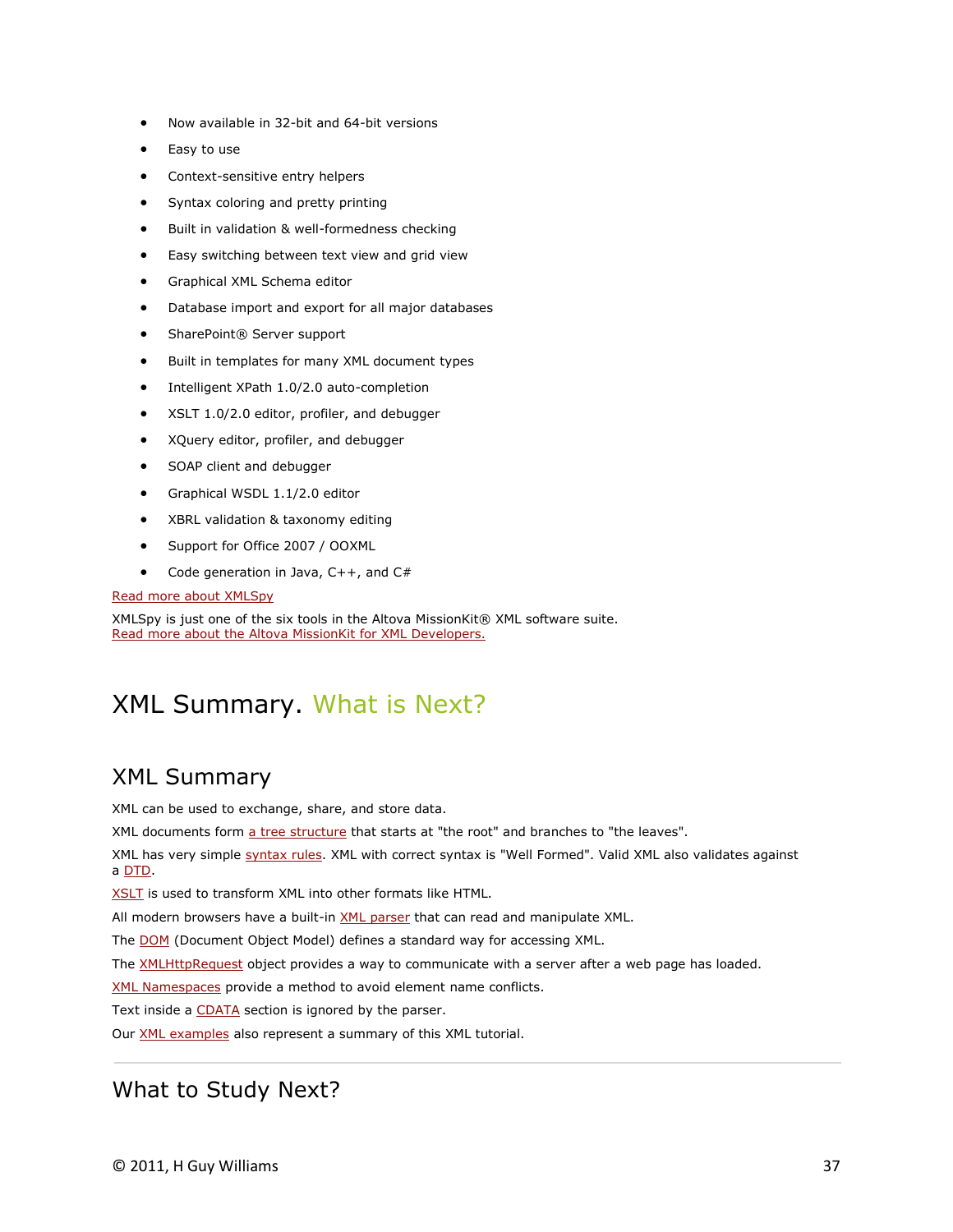Our recommendation is to learn about the XML DOM and XSLT. If you want to learn more about validating XML, we recommend DTD and XML Schema. Below is a short description of each subject.

# XML DOM (Document Object Model)

The XML DOM defines a standard way for accessing and manipulating XML documents.

The XML DOM is platform and language independent and can be used by any programming language like Java, JavaScript, and VBScript.

If you want to learn more about the DOM, please visit our [XML DOM tutorial.](http://www.w3schools.com/dom/default.asp)

# XSLT (XML Stylesheet Language Transformations)

XSLT is the style sheet language for XML files.

With XSLT you can transform XML documents into other formats, like XHTML.

If you want to learn more about XSLT, please visit our [XSLT tutorial.](http://www.w3schools.com/xsl/default.asp)

# XML DTD (Document Type Definition)

The purpose of a DTD is to define what elements, attributes and entities is legal in an XML document.

With DTD, each of your XML files can carry a description of its own format with it.

DTD can be used to verify that the data you receive, and your own data, is valid.

If you want to learn more about DTD, please visit our [DTD tutorial.](http://www.w3schools.com/dtd/default.asp)

# XML Schema

XML Schema is an XML based alternative to DTD. Unlike DTD, XML Schemas has support for datatypes, and XML Schema use XML Syntax. If you want to learn more about XML Schema, please visit our [XML Schema tutorial.](http://www.w3schools.com/schema/default.asp)



# W3Schools' Online Certification

The perfect solution for professionals who need to balance work, family, and career building. More than 6000 certificates already issued!

The **[HTML Certificate](http://www.w3schools.com/cert/default.asp)** documents your knowledge of HTML, XHTML, and CSS. The [JavaScript Certificate](http://www.w3schools.com/cert/default.asp) documents your knowledge of JavaScript and HTML DOM. The [XML Certificate](http://www.w3schools.com/cert/default.asp) documents your knowledge of XML, XML DOM and XSLT. The [ASP Certificate](http://www.w3schools.com/cert/default.asp) documents your knowledge of ASP, SQL, and ADO. The [PHP Certificate](http://www.w3schools.com/cert/default.asp) documents your knowledge of PHP and SQL (MySQL).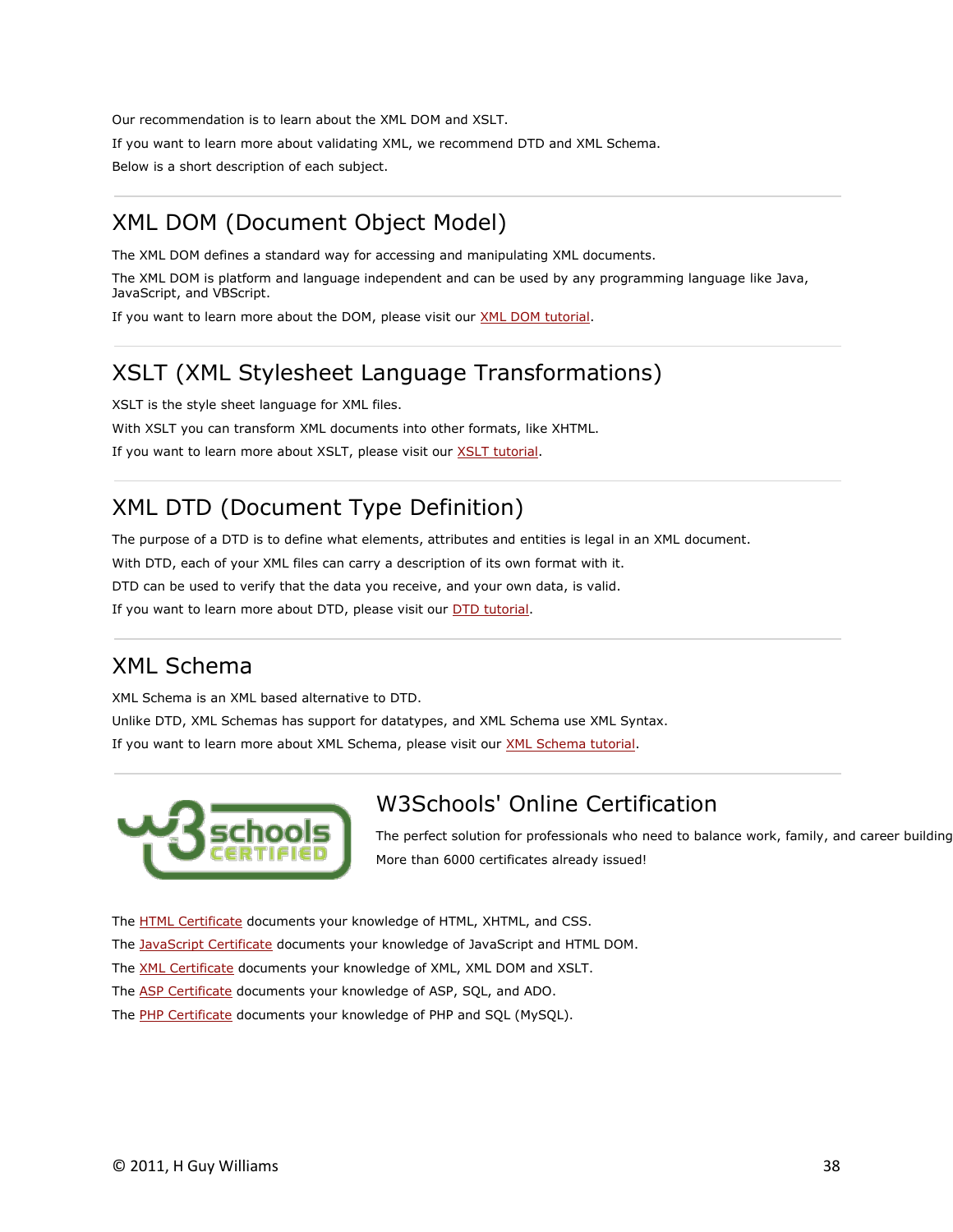# XML Examples

These examples demonstrate XML files, XML formatting and XML transformation (XSLT).

They also demonstrate JavaScript used together with XML (AJAX).

#### **Viewing XML Files**

[View a simple XML file \(note.xml\)](http://www.w3schools.com/xml/note.xml) [View the same XML file with an error](http://www.w3schools.com/xml/note_error.xml) [View an XML CD catalog](http://www.w3schools.com/xml/cd_catalog.xml) [View an XML plant catalog](http://www.w3schools.com/xml/plant_catalog.xml) [View an XML food menu](http://www.w3schools.com/xml/simple.xml)

**[Examples explained](http://www.w3schools.com/xml/xml_view.asp)**

#### **XML and CSS**

[View an XML CD catalog](http://www.w3schools.com/xml/cd_catalog.xml) [View the corresponding CSS file](http://www.w3schools.com/xml/cd_catalog.txt) [Display the CD catalog formatted with the CSS file](http://www.w3schools.com/xml/cd_catalog_with_css.xml)

#### **[Examples explained](http://www.w3schools.com/xml/xml_display.asp)**

#### **XML and XSLT**

[View an XML food menu](http://www.w3schools.com/xml/simple.xml) [View the corresponding XSLT stylesheet](http://www.w3schools.com/xml/simple.xsl) [Display the food menu styled with the XSLT stylesheet](http://www.w3schools.com/xml/simplexsl.xml)

#### **[Examples explained](http://www.w3schools.com/xml/xml_xsl.asp)**

#### **Parsing XML and the XML DOM**

[View a simple XML file \(note.xml\)](http://www.w3schools.com/xml/note.xml) Parse the XML file - [Crossbrowser example](http://www.w3schools.com/xml/tryit.asp?filename=tryxml_parsertest) Parse an XML string - [Crossbrowser example](http://www.w3schools.com/xml/tryit.asp?filename=tryxml_parsertest2)

**[Examples explained](http://www.w3schools.com/xml/xml_dom.asp)**

#### **XML to HTML**

[View an XML CD catalog](http://www.w3schools.com/xml/cd_catalog.xml) [Display XML data in an HTML table](http://www.w3schools.com/xml/tryit.asp?filename=tryxml_display_table)

#### **[Examples explained](http://www.w3schools.com/xml/xml_to_html.asp)**

#### **XML Applications**

[View an XML CD catalog](http://www.w3schools.com/xml/cd_catalog.xml) [Show XML data inside an HTML div element](http://www.w3schools.com/xml/tryit.asp?filename=tryxml_app_first) [Navigate through XML nodes](http://www.w3schools.com/xml/tryit.asp?filename=tryxml_app_navigate) [A simple CD catalog application](http://www.w3schools.com/xml/tryit.asp?filename=tryxml_app)

#### **[Examples explained](http://www.w3schools.com/xml/xml_applications.asp)**

#### **XML Output From a Server**

[See how ASP can return XML](http://www.w3schools.com/xml/note.asp) [See how PHP can return XML](http://www.w3schools.com/xml/note.php) [View XML output from a database](http://www.w3schools.com/xml/guestbook.asp)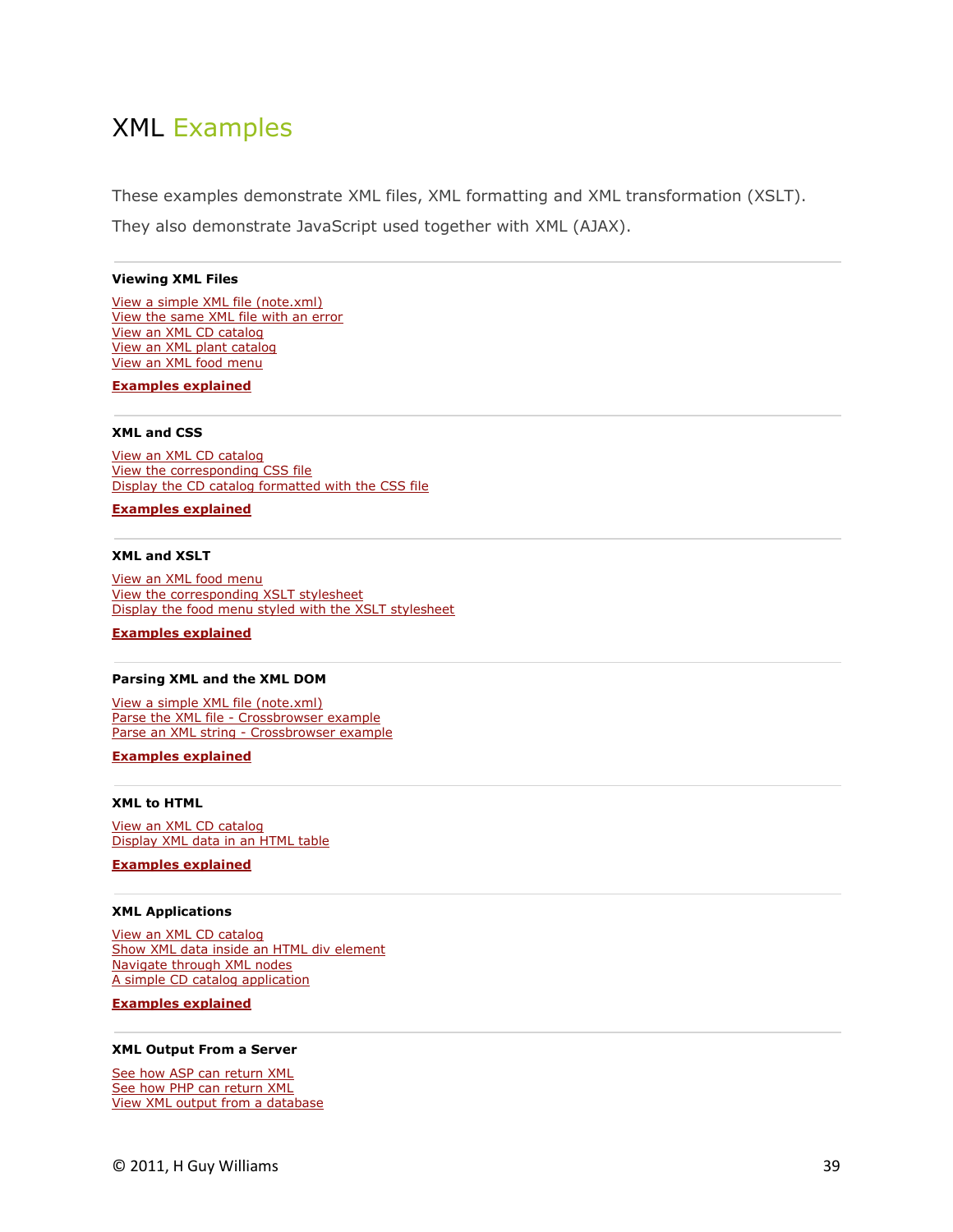#### **[Examples explained](http://www.w3schools.com/xml/xml_server.asp)**

#### **XML DOM Advanced**

[Get the value of an XML element](http://www.w3schools.com/xml/tryit.asp?filename=tryxml_dom_getelement) [Get the value of an XML attribute](http://www.w3schools.com/xml/tryit.asp?filename=tryxml_dom_getattribute) [Change the value of an XML element](http://www.w3schools.com/xml/tryit.asp?filename=tryxml_dom_changeelement) [Add a new attribute to an XML element](http://www.w3schools.com/xml/tryit.asp?filename=tryxml_dom_addattribute) [Create a new XML element](http://www.w3schools.com/xml/tryit.asp?filename=tryxml_dom_createelement) [Remove an XML element](http://www.w3schools.com/xml/tryit.asp?filename=tryxml_dom_removeelement)

**[Examples explained](http://www.w3schools.com/xml/xml_dom_advanced.asp)**

### **EXAMPLE**

Belgian Waffles \$5.95

two of our famous Belgian Waffles with plenty of real maple syrup 650 Strawberry Belgian Waffles \$7.95

light Belgian waffles covered with strawberries and whipped cream 900 Berry-Berry Belgian Waffles \$8.95

light Belgian waffles covered with an assortment of fresh berries and whipped cream 900

French Toast \$4.50 thick slices made from our homemade sourdough bread 600

Homestyle Breakfast \$6.95 two eggs, bacon or sausage, toast, and our everpopular hash browns 950

<!-- Edited by XMLSpy® -->

<breakfast\_menu> <food> <name>Belgian Waffles</name> <price>\$5.95</price> <description>two of our famous Belgian Waffles with plenty of real maple syrup</description> <calories>650</calories> </food> <food> <name>Strawberry Belgian Waffles</name> <price>\$7.95</price> <description>light Belgian waffles covered with strawberries and whipped